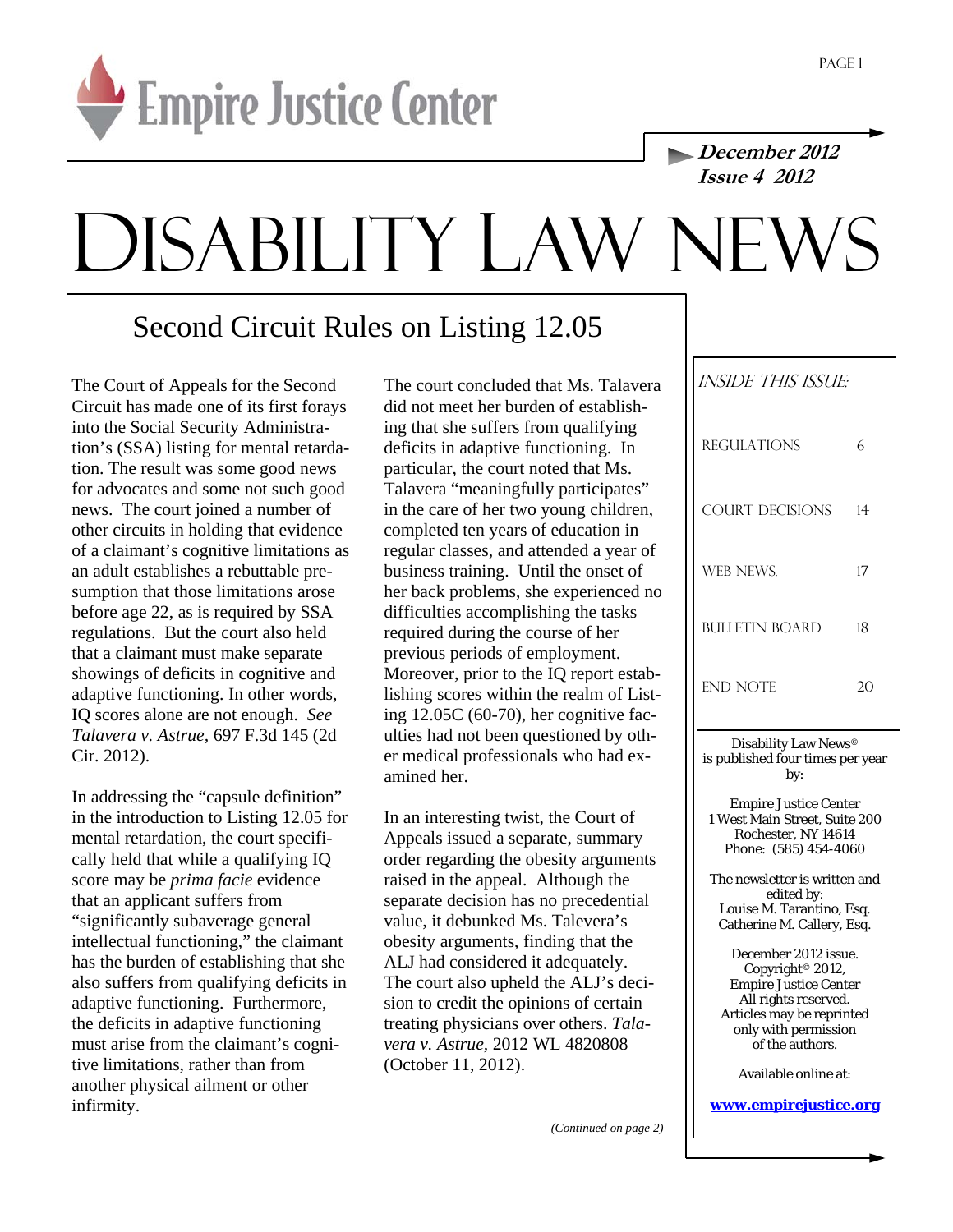#### Second Circuit Rules on Listing 12.05—Continued

#### *(Continued from page 1)*

What will the *Talavera* decision mean for the future of Listing 12.05? Only time will tell, but in new claims, advocates will be well-advised to focus on developing evidence of deficits of adaptive functioning even if IQ scores fall within those specified in Listing 12.05.

What are deficits in adaptive functioning? The *Talavera* court described them as the inability to cope with the challenges of ordinary everyday life. 697 F.3d at 153. Per the *Diagnostic and Statistical Manual of Mental Disorders, Fourth Edition, Text Revision* (DSM-IV-TR) at 42, "*Adaptive functioning* refers to how effectively individuals cope with common life demands and how well they meet the standards of personal independence expected of someone in their particular age group, sociocultural background, and community setting." SSA's POMS DI 24515.056D2, "Evaluation of Specific Issues - Mental Disorders - Determining Medical Equivalence, also sets forth a definition of adaptive functioning.

How is adaptive functioning measured? There are various tests of adaptive functioning. See http:// www.assessmentpsychology.com/ adaptivebehavior.htm. One of the more commonly used is the Vineland, which assesses what a person actually does as opposed to what he or she is capable of doing. It must be administered by a psychologist, social worker, or other professional with a graduate degree and training in interview techniques.

What if no formal testing has been done? Advocates should comb the record for - or try to develop - other lay or professional evidence of lack of adaptive functioning in those areas set out in the DSM-IV-TR: communication, self-care, home living, social/ interpersonal skills, use of community resources, selfdirection, functional academic skills, work, leisure, health, and safety. Per the DSM-IV-TR, significant deficits in only two of these areas are necessary for a diagnosis of MR. Descriptions in the DSM-IV-TR of typical behaviors of a person in the mild mental retardation range may also be helpful in persuading ALJs that a claimant need not be completely helpless or totally disabled to meet Listing 12.05C. *See, e.g., Ali v. Astrue*, 2010 WL 889550, at \*5 (E.D.N.Y. Mar. 8, 2010).

Please share with us your ideas and strategies for developing evidence of deficits in adaptive functioning - and keep us informed of decisions from ALJs, the Appeals Council, and the district courts post *Talavera.* 

## Appeals Council Issues Practice Guide

The Appeals Council has issued a handy practice guide, imminently suitable for bulletin boards. It is a flow chart detailing the procedures to be used for requesting Appeals Council Review and for submitting evidence. It reminds advocates that Requests for Reviews of Hearing Decisions (HA-520) must be completed in paper format. It also reiterates that claimants and representatives should never use a hearing level barcode for submissions to the Appeals Council. Per the chart, inquiries about the status of a pending request for review should be made through the Congressional and Public Affairs Branch at its toll-free number (1-877-670-2722) or via fax at 703-605-8021. To contact AC Ombudsman Terry Jensen, fax her at 703-605-8691. http://www.ssa.gov/ appeals/documents/Appt\_Rep\_Guide\_Req\_AC\_Review\_Submit\_Evidence.pdf.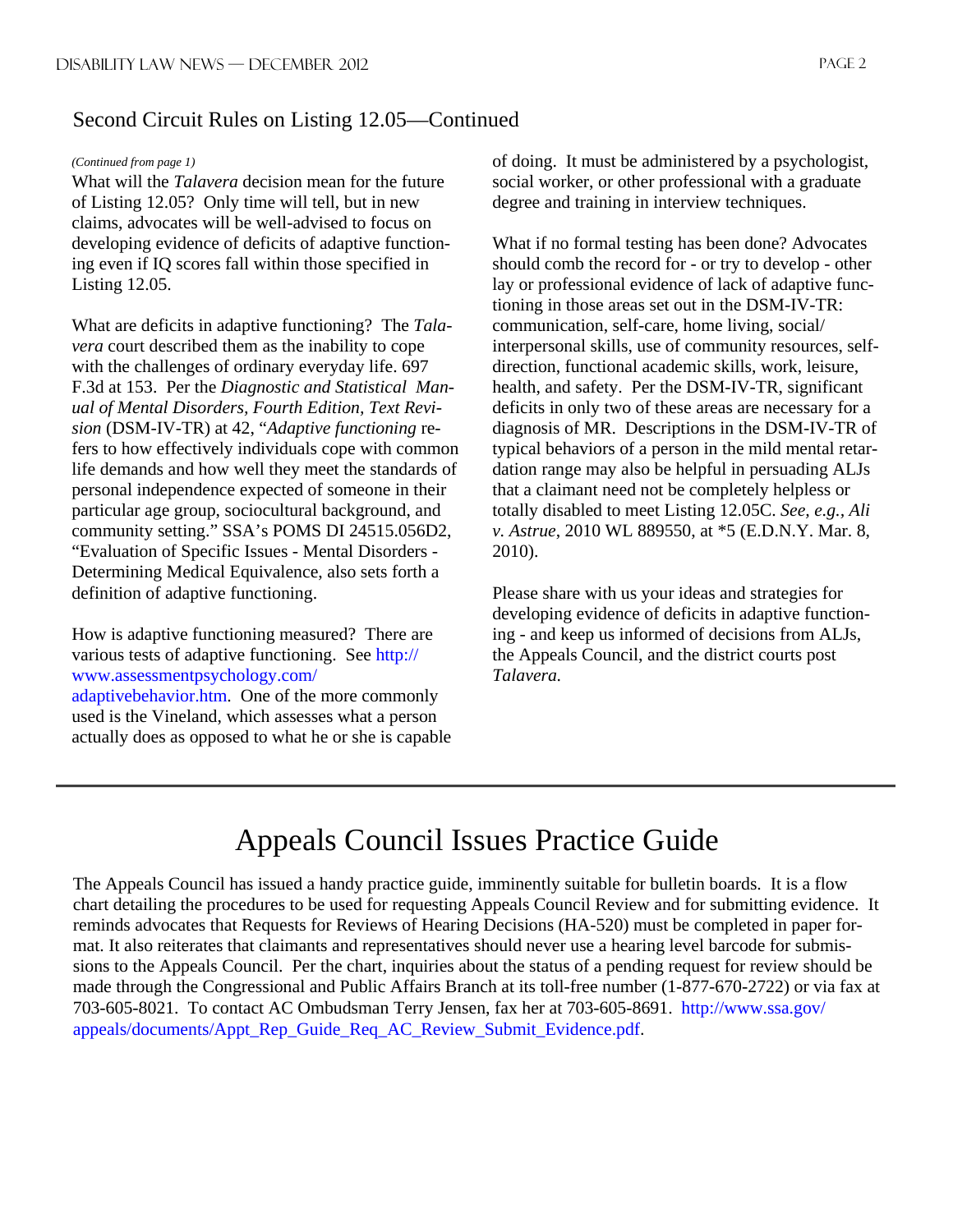# SSA Pays Small COLA for 2013



The Social Security Administration (SSA) announced a modest 1.7% cost-of-living adjustment (COLA) for 2013. Monthly Social Security and Supplemental Security Income (SSI) benefits for more than 60 mil-

lion Americans will see a slight increase as follows:

The monthly SSI federal benefit rate for an individual will increase from the previous level of \$698 to \$710 and the monthly rate for a couple will increase from \$1,048 to \$1,066. The New York supplement will remain at \$87 for individuals and \$104 for couples living alone; the living with others supplements remain at \$23 and \$46, respectively. A 2013 New York State SSI benefit chart is available at: http:// www.empirejustice.org/assets/pdf/issue-areas/ disability-benefits/ssi-benefits-levels-chart.pdf

The Substantial Gainful Activity (SGA) threshold for Non-Blind has increased to \$1,040 and for Blind has

increased to \$1,740. The Trial Work Period (TWP) threshold increased to \$750. The maximum taxable earnings for OASDI (old-age, survivors and disability insurance) purposes will increase to \$113,700 in 2013. The quarter of coverage amount has also increased to \$1,160.

Most beneficiaries will see an increase in Medicare Part B monthly premiums from \$99.90 to \$104.90 per month in 2013. Some higher earning beneficiaries will have higher premium rates. http:// www.medicare.gov/your-medicare-costs/costs-at-aglance/costs-at-glance.html.

For SSA's Fact Sheet on 2013 Social Security Changes, see http://www.socialsecurity.gov/ pressoffice/factsheets/colafacts2013.pdf.



Citing budget cuts, Social Security district offices began closing their doors to the public 30 minutes early each day, effective November 19, 2012. That means that offices that were open from 9 a.m. to 3:30 p.m. will now close at 3 p.m.

And beginning January 2, 2013, the district offices will close to the public daily at noon on Wednesdays.

According to the agency, "[w]hile agency employees will continue to work their regular hours, this shorter public window will allow them to complete face-toface interviews and process claims work without incurring the cost of overtime. The significantly reduced funding provided by Congress under the continuing resolution for the first six months of the fiscal year makes it impossible for the agency to provide the overtime needed to handle service to the public as it has done in the past."

# SSA Offices Closing Earlier

Note that the earlier closing times do not apply to the Offices of Disability Adjudication and Review. ODARs will be maintaining their regular hours. Some ALJ hearings, however, are scheduled at district offices and at permanent remote hearing sites. ODAR officials have promised that security guards will be present to admit claimants and representatives if the district office is closed. These officials ask that you bring the notice of hearing with you, and that your clients bring photo IDs, for the guard's inspection. Let us know if you experiencing problems with getting into hearings sites after hours.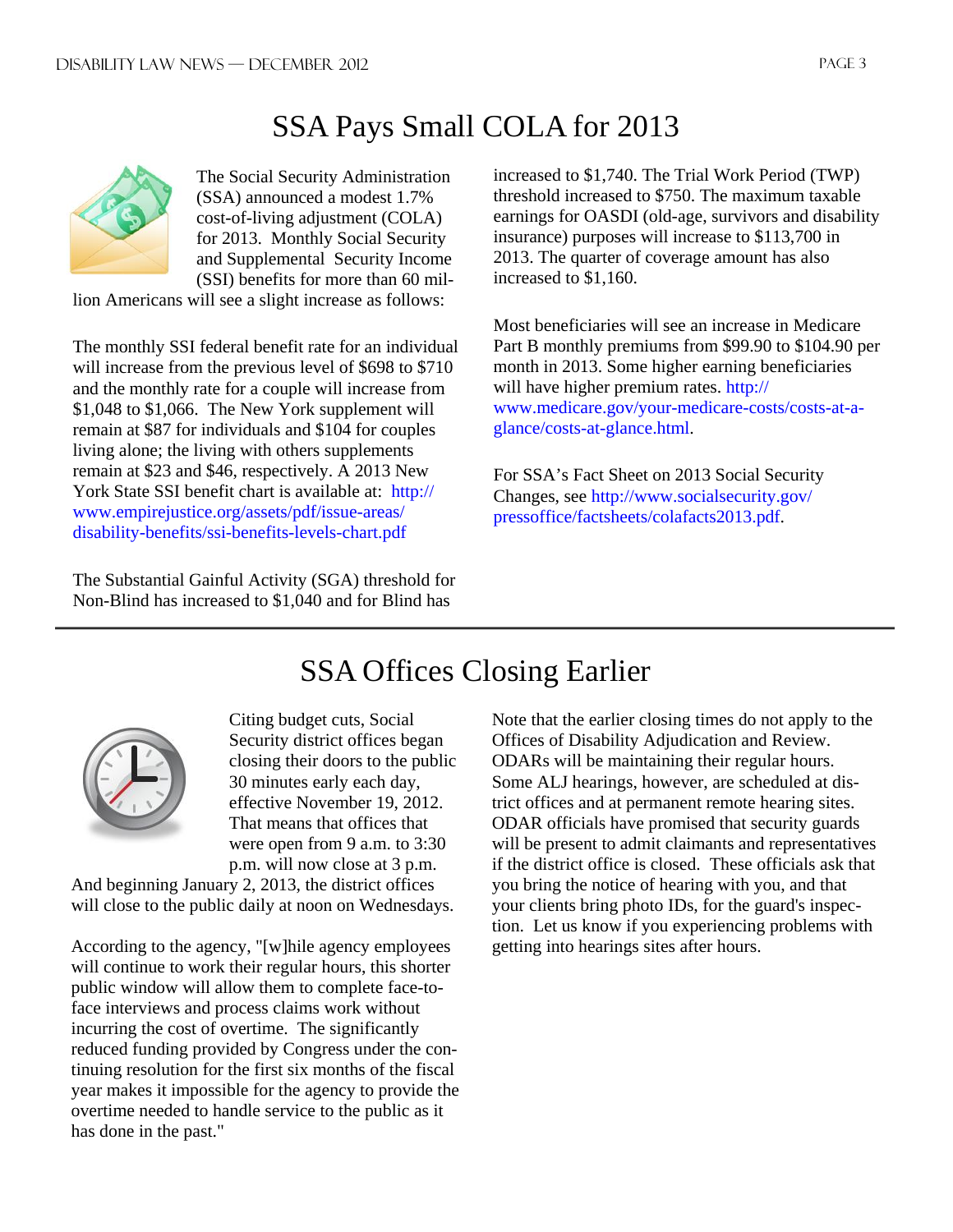## SSA Will Stop All Paper Checks in March 2013



March 1, 2013, is the date that federal benefit payments will transition to allelectronic delivery. The U.S. Department of the Treasury is urging all recipients of federal benefits, including SSI and Social Security disability or retirement

benefits to switch to direct deposit or the Treasuryrecommended Direct Express program. The card allows federal benefit recipients to pay bills, withdraw cash and make purchases without paying checkcashing fees. The money on the Direct Express card is FDIC-insured, and many card services are free.

The Treasury Department's *Go Direct* public education campaign is working with more than 1,800 partner organizations throughout the country to spread the message about the electronic payment rule and educate federal benefit recipients about their options. The Treasury Department encourages beneficiaries who have questions about electronic payments to visit www.GoDirect.org to view several educational videos and print materials that explain how electronic payments work and how to use the Direct Express card.

Check recipients can sign up for direct deposit or the Direct Express card by calling toll-free 1-800-333- 1795, visiting www.GoDirect.org, or talking to their local federal paying agency office. The process is fast, easy and free. Individuals will need their Social Security number or claim number, their 12-digital federal benefit check number and the amount of their most recent federal benefit check. If choosing direct deposit, recipients also will need their financial institution's routing transit number, (often found on a personal check) account number and account type (checking or saving). There are no sign-up fees or monthly fees to receive benefits electronically.

Anyone already receiving federal benefit payments electronically will continue to receive their money as usual on their payment day, and no further action is required.

Keep in mind that waivers of this seemingly ironclad rule are available for persons who are older than 90, have a mental impairment, or live in a remote location. There have been recent Congressional hearings on numerous issues surrounding this upcoming transition, including the difficulty of the waiver process. Margot Saunders at the National Consumer Law Center (NCLC) testified on the hardships wrought by the very rigid waiver application process. We will keep you informed of any changes in this process that may be implemented.

Margot and others have also been working on a variety of other issues around direct deposit and electronic benefit cards for receipt of federal benefits. One area of special concern is private label prepaid debit cards -- i.e., cards that are not Direct Express, but offered by other companies. One example is Metabank, which offers the NetSpend card. These cards carry a Visa or Mastercard logo, and typically charge consumers high fees for basic use, withdrawals, overdrafts, and in some cases serve as a gateway to highcost credit and payday loans.

At present, private label cards are only loosely regulated by Treasury. Existing regulations need to be clarified and improved. Margot is in need of **client examples** to fuel further advocacy with Treasury on this issue.

**Have you seen clients facing problems with private label/non-Direct Express cards?** Please send a brief description by email to Margot Saunders at msaunders@nclc.org.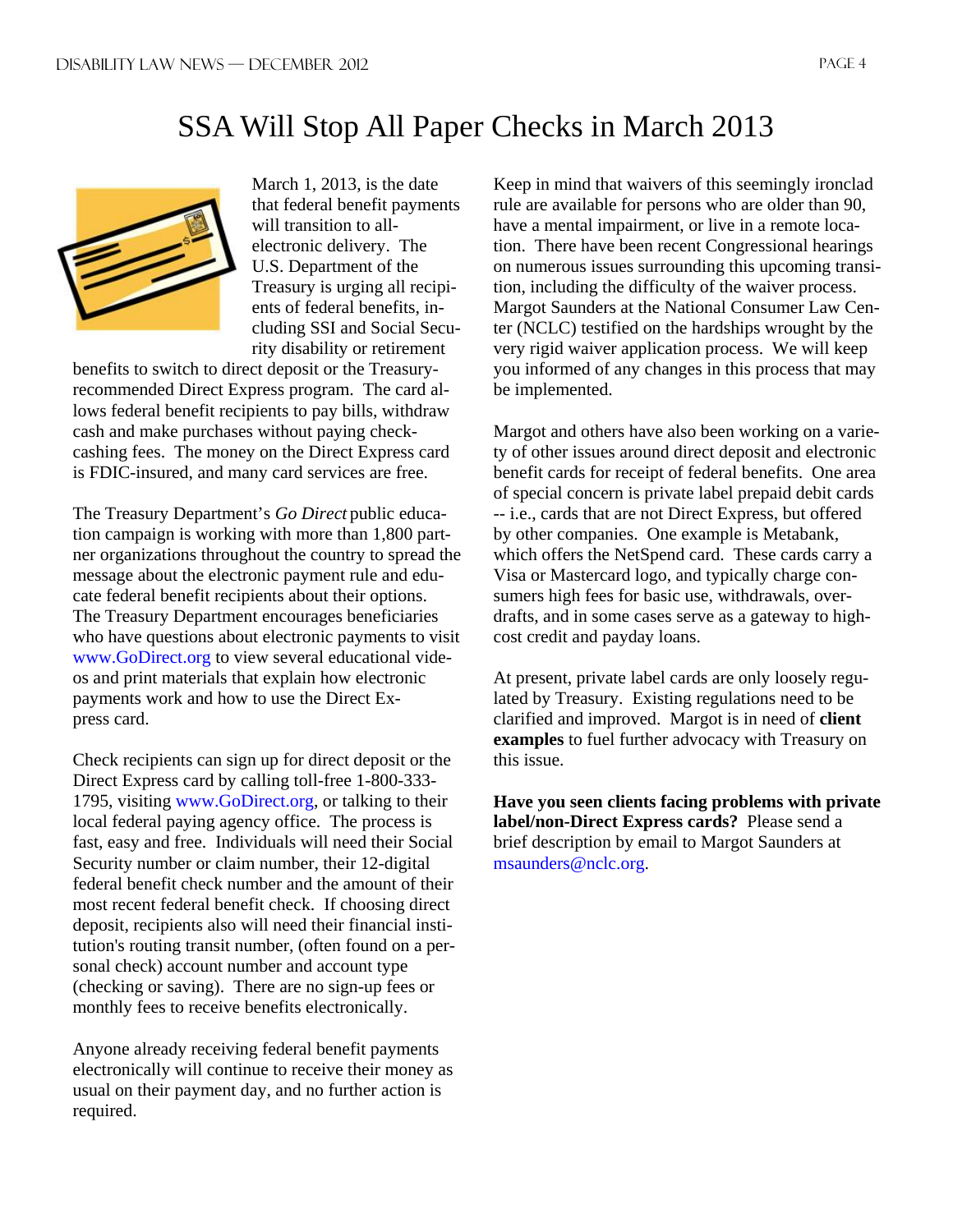# SSI Program Turns Forty



The Supplemental Security Income (SSI) program just celebrated its fortieth birthday. When President Richard M. Nixon signed the program into law on October 30, 1972, he said, "Millions of older Americans who live in poverty, along with the

blind and the disabled, will be helped by a new Federal floor under their income. Free of the inequities and red tape which plague the present system, this program can mean a big step out of poverty and toward a life of dignity and independence."

Advocates and SSI recipients might not agree that the current SSI program is free of inequities and red tape. While it has certainly helped many beneficiaries, it has not necessarily offered as big a step out of poverty as promised. The National Senior Citizen Law Center (NSCLC) is calling for the modernization of the SSI program to make it work better for the elderly and disabled poor in the  $21<sup>st</sup>$  century. NSCLC has made several recommendations:

- Increase Federal Benefit Rate from \$698 to \$937 per month (\$937 is federal poverty level for one person)
- Provide federal match for state supplementation
- Increase SSI resource limit from \$2,000 for individuals (\$3,000 for a couple) to \$10,000 (\$15,000 for a couple)
- Increase general income disregard from \$20 to \$110 per month and earned income disregard from \$65 to \$357 per month thereby restoring disregards to their 1972 level
- Eliminate reduction in benefits for in-kind support and maintenance
- Repeal the transfer penalty
- Eliminate the time limits on benefits for humanitarian immigrants, refugees and asylees
- Restore pre-1996 standards for SSI immigrant eligibility
- Require Social Security to track and report on its processing of non-disability appeals in the same manner as it as it does for appeals of disability determinations

For more on the NSCLC's proposals to update SSI, see http://www.nsclc.org/wp-content/

## SSA Adds New Compassionate Allowances Condition

The Social Security Administration (SSA) announced the addition of 35 Compassionate Allowances conditions, bringing the total number of conditions in the expedited disability process to 200. Compassionate Allowances are a way to quickly identify diseases and other medical conditions that, by definition, meet SSA's standards for disability benefits. The program fast-tracks disability decisions to ensure that claimants with the most serious disabilities receive their benefit decisions within days instead of months or years. These conditions primarily include certain cancers, adult brain disorders, and a number of rare disorders that affect children.

According to SSA, nearly 200,000 people with severe disabilities nationwide have been quickly approved,

usually in less than two weeks, through the program since it began in October 2008. By definition, these conditions are so severe that SSA does not need to fully develop the applicant's work history to make a decision.

SSA held seven public hearings and worked with experts to develop the list of Compassionate Allowances conditions. The hearings also helped the agency identify ways to improve the disability process for applicants with Compassionate Allowances conditions.

For more information on the Compassionate Allowances initiative, please visit www.socialsecurity.gov/ compassionateallowances.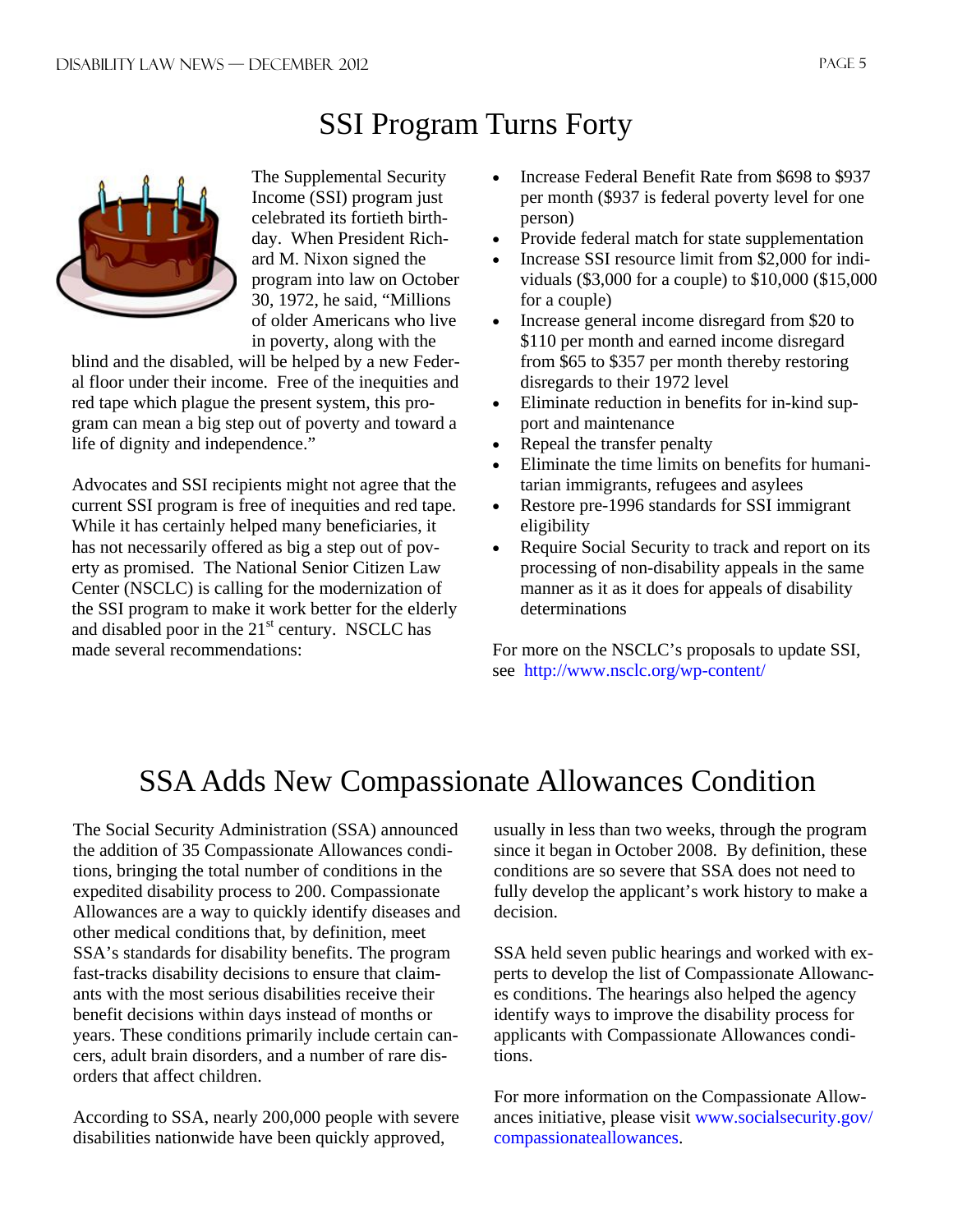

## How to Determine Disability Onset Date Clarified

SSA has released revised policy statements relating to the determination of onset date. https://s044a90.ssa.gov/ apps10/public/reference.nsf/links/11192012100554AM. The background statement to the release opens by noting, "The policy for establishing an onset date is unique because the rules are different for each type of disability claim. . . ."

Through its Office of Disability Programs (ODP), SSA convened a workgroup that found that errors in determining the correct onset date were frequent, as well as problems with the following issues:

- significant confusion between the field office (FO) and the Disability Determination Services (DDS) concerning their components' roles and responsibilities for establishing an onset date. Revised Program Manual Operations System (POMS) instructions need to identify each component's responsibilities clearly.
- POMS instructions need to be simpler and more user-friendly

SSA archived numerous existing sections of POMS at DI 25501.001 though DI 25501.131, and added 28 new POMS sections, starting with DI 25501.200 Overview of Onset Policy.

SSA's POMS are all available at https://secure.ssa.gov/apps10/poms.nsf/home!readform

## Interviewing People with Mental Impairments Guidelines



SSA has issued a new Program Operations Manual System (POMS) section, DI 11005.076 Interviewing People with a Mental Impairment(s). According to SSA, "this new (POMS) section provides interviewing guidelines when people exhibit signs of a mental impairment (s)." (https://s044a90.ssa.gov/apps10/poms.nsf/lnx/0411005076 ). The POMS were effective in late September 2012.

Remember that SSA also published regulations effective September 2, 2011, which allows it to ban certain individuals from entering its offices. Citing the rising number of threats of

violence against SSA personnel, SSA promulgated a final rule permitting the banning of any individual who (1) uses force or threats of force against SSA personnel or offices, including sending threatening letters or other communications; (2) engages in disruptive conduct that impedes SSA personnel from performing their duties; or (3) engages in disruptive behavior that prevents members of the public from obtaining services. See September 2011 *Disability Law News* for more details.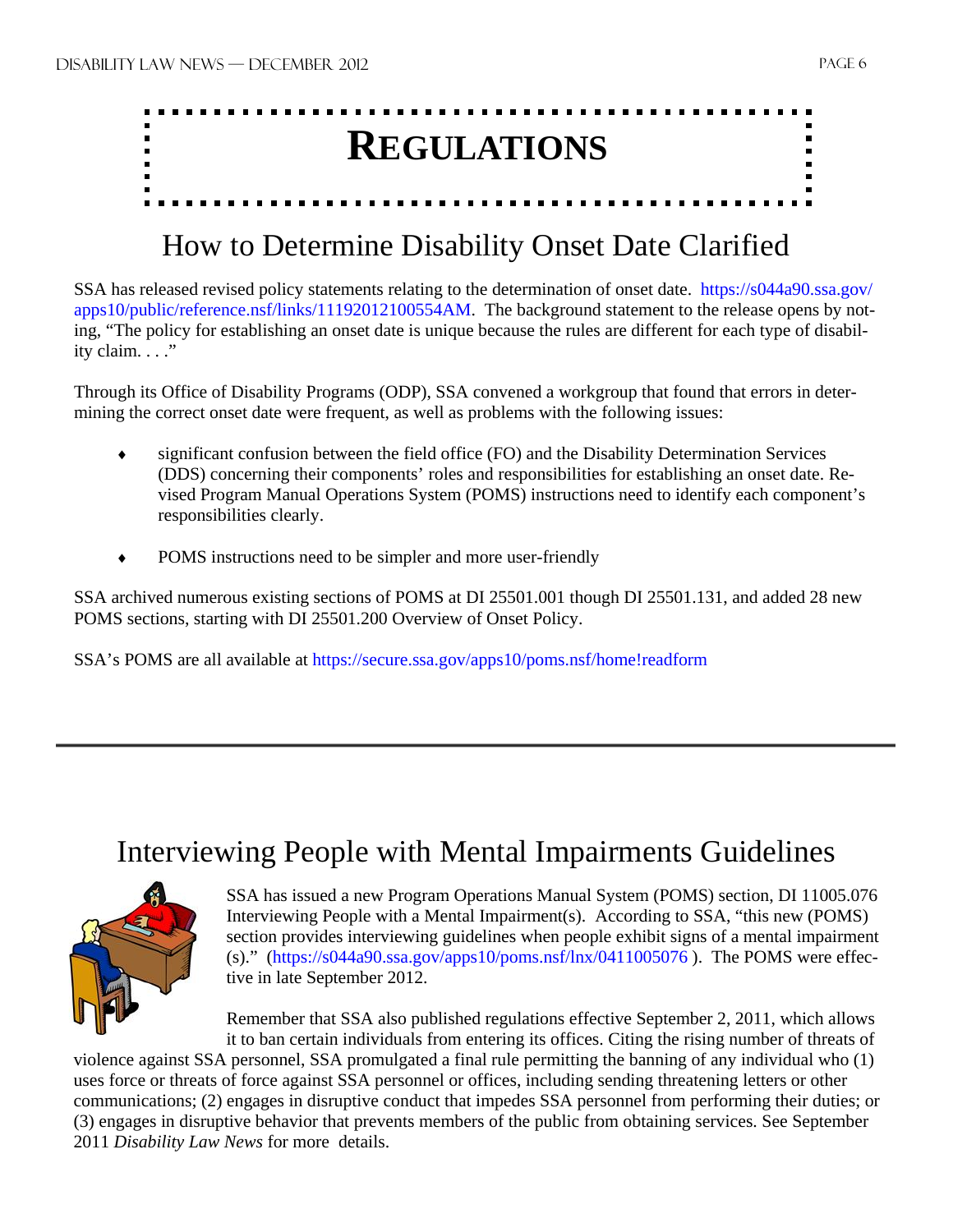# Can't Ask, Don't Tell your Social Security Number

Under a revision to New York's General Business Law, asking for a person's Social Security number is prohibited in many cases.

New NY Gen. Bus. L. §399-ddd, L. 2012 Ch. 372 provides, "2. No person, firm, partnership, association or corporation, not including the state or political subdivisions, shall require an individual to disclose or furnish his or her social security number, for any purpose in connection with any activity, or to refuse any service, privilege or right to an individual wholly or partly because such individual refuses to disclose or furnish such number, unless one of the exceptions enumerated in subdivision three of this section applies."

The exceptions, briefly stated, apply when the request is for

- A fraud investigation
- A credit transaction initiated by the consumer
- Banking transactions
- Employment
- Collection of child or spousal support
- A criminal record check
- Blood or organ donation
- Enforcement of a court judgment
- Verifying a person's age for enrollment into a marketing program
- Providing insurance to people with Medicare or Medicaid

Considering that the Centers for Medicare and Medicaid Services (CMS) and the Department of Health (DOH) both are moving away from using the SSN and toward program-specific ID numbers, the legislature may soon adjust those last exceptions. Note also that the federal government prohibits the use of disclosure in a section of the Privacy Act that is not codified. See Section 7 of the Privacy Act of 1974, P.L. 93-579, 88 Stat. 1896.

The new chapter is available at:

http://public.leginfo.state.ny.us/menugetf.cgi . NY Gen. Bus. L. §399-ddd, adopted August 14, 2012, was effective December 12, 2012.

## DAA Teletype Extended

In the September issue of the *Disability Law News,*  we reported on a recent Second Circuit "DAA" (Drug and Alcohol Addiction) case. In *Cage v. Commissioner of Social Security,* 692 F.3d 118 (2d Cir. 2012), the Court of Appeals held that the burden of proving that drug or alcohol addiction is not material to a disability claim rests with the claimant. It also affirmed the ALJ's finding that the claimant would not be disabled, absent DAA, was supported by substantial evidence although there was no medical opinion specifically addressing materiality.

In apportioning the burden of proof, the court rejected the plaintiff's argument that SSA's Teletype, EM-96200 (Aug. 30, 1996), assigns the burden of proving materiality to the Commissioner. The Teletype, oft cited by advocates in arguing that the "tie" should go to the claimant in cases where it is difficult or impossible to predict what limitations would remain if the claimant stopped using drugs or alcohol, is available at: https://secure.ssa.gov.apps10/public/reference.nsf/

links/0492003041931PM. The Court acknowledged that the Teletype could be read to endorse a presumption in favor of the claimant. It refused, however, to accord it deference, as it is an "unpromulgated internal agency guideline."

We questioned the continued viability of the Teletype, but noted that the court did not rule on that aspect of the Teletype; it only addressed the Teletype in the context of the burden of proof issue. We also noted the Commissioner's continued acknowledgement of the Teletype as a "reasonable implementation" of the DAA regulations and statute in *Parra v. Astrue,*  481 F.3d 742, 748 (9th Cir. 2007), *cert. denied,* 552 U.S. 1141 (2008). *See, e.g.,* http://www.usdoj.gov/ osg/briefs/2007/0responses/2007-0408.resp.pdf.

Well, the Commissioner has once again extended EM-96200 to February 23, 2014. Rumors of a DAA Social Security Ruling (SSR) persist, but for now, the Teletype lives on.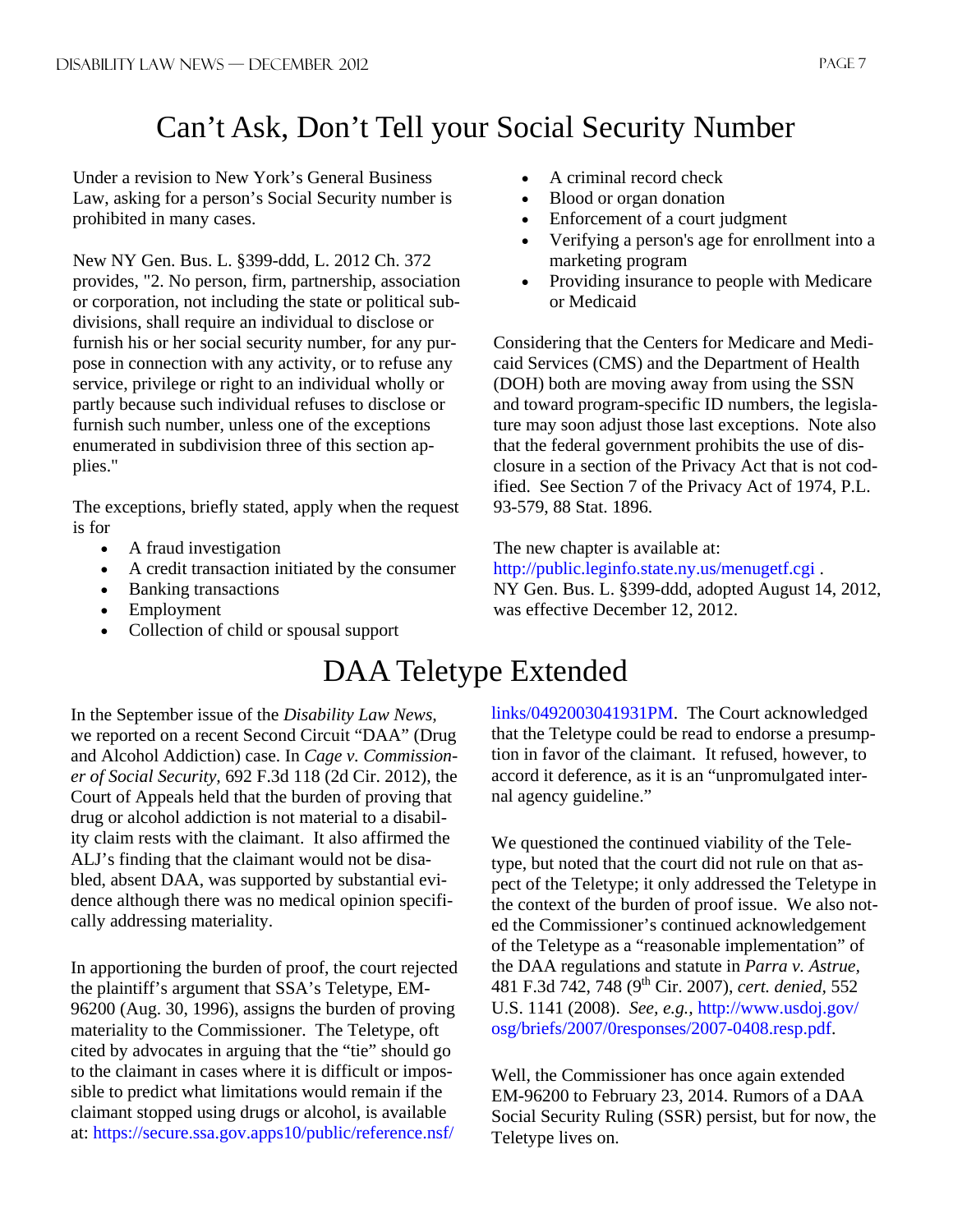## Emergency Assistance Available for Energy Emergencies



With the heating season upon us, the Office of Temporary and Disability Assistance (OTDA) recently reminded local social services districts that they should explore the availability of HEAP (Home Energy Assistance Program) benefits before issuing Emergency Assistance for Adults (EAA) to meet utility or non-utility energy emergencies. See GIS 12 TA DC-032: "Processing Temporary Assistance (TA) Requests for Energy Emergencies," available at: http://otda.ny.gov/policy/gis/2012/12DC032.pdf.

Of note, however, the new GIS provides that if HEAP is not available, or an SSI individual is not eligible for HEAP, the local social services district must determine EAA eligibility for recipients of SSI or additional State payments seeking assistance with an energy (utility or non-utility) emergency.

Thanks to Jim Murphy for keeping us abreast of these publications.

# Smile - You May Be On Candid Camera



SSA's Office of Disability Programs recently added a new POMS section to provide guidance on processing a continuing disability review (CDR) when a Cooperative Disability Investigations Unit (CDIU) report of in-

vestigation (ROI) appears in the file. In other words, how should the Disability Hearing Unit (DHU) handle reports of video surveillance or other investigations?

POMS DI 33025.036 - Disability Hearing Officer's (DHO) Use of Cooperative Disability Investigations Unit (CDIU) Report of Investigation (ROI) Evidence - instructs DHOs on the identification, treatment, and resolution of issues with using a CDIU ROI in the CDR decision.

The POMS section reminds adjudicators that the regulations on determining disability provide broadbased authority to consider any kind of evidence bearing on the issue of disability. The regulations specify that the term "evidence" means anything the beneficiary or anyone else submits or SSA obtains that relates to the claim. 20 CFR 404.1512(b); 416.912(b).

A Cooperative Disability Investigations Unit Report of Investigation (CDIU ROI) is also considered evidence. It may include copies of school or employment records (or both), as well as video surveillance, but the majority of an ROI is usually a report of third party interviews. These reports are to be weighed with the totality of the evidence to evaluate whether, and the extent to which the other evidence supports the reports. The ROI can be used to evaluate the credibility of a claimant's statements: "Surveillance information in both video and narrative form can provide snapshots of a claimant's observed functional ability."

The claimant should be notified if an ROI is in his or her file. The DHO must make the file available to the claimant, but the CDIU sanitizes ROIs to protect the identity of confidential informants and investigative techniques, or removes other information that can be properly withheld under the Privacy Act. 5 U.S.C. 522a(d) and 20 CFR 401.35. If the file includes a flag or notation indicating referral to the CDIU but there is no ROI in the file, the DHO is to remove the file or notation before allowing the claimant access to the file. Surveillance tapes will not routinely be included in the file, but may be requested.

The POMS section also contains sample language for the DHO to use when referring to the evidence obtained. It is available at https://secure.ssa.gov/apps10/ public/reference.nsf/links/11212012092244AM.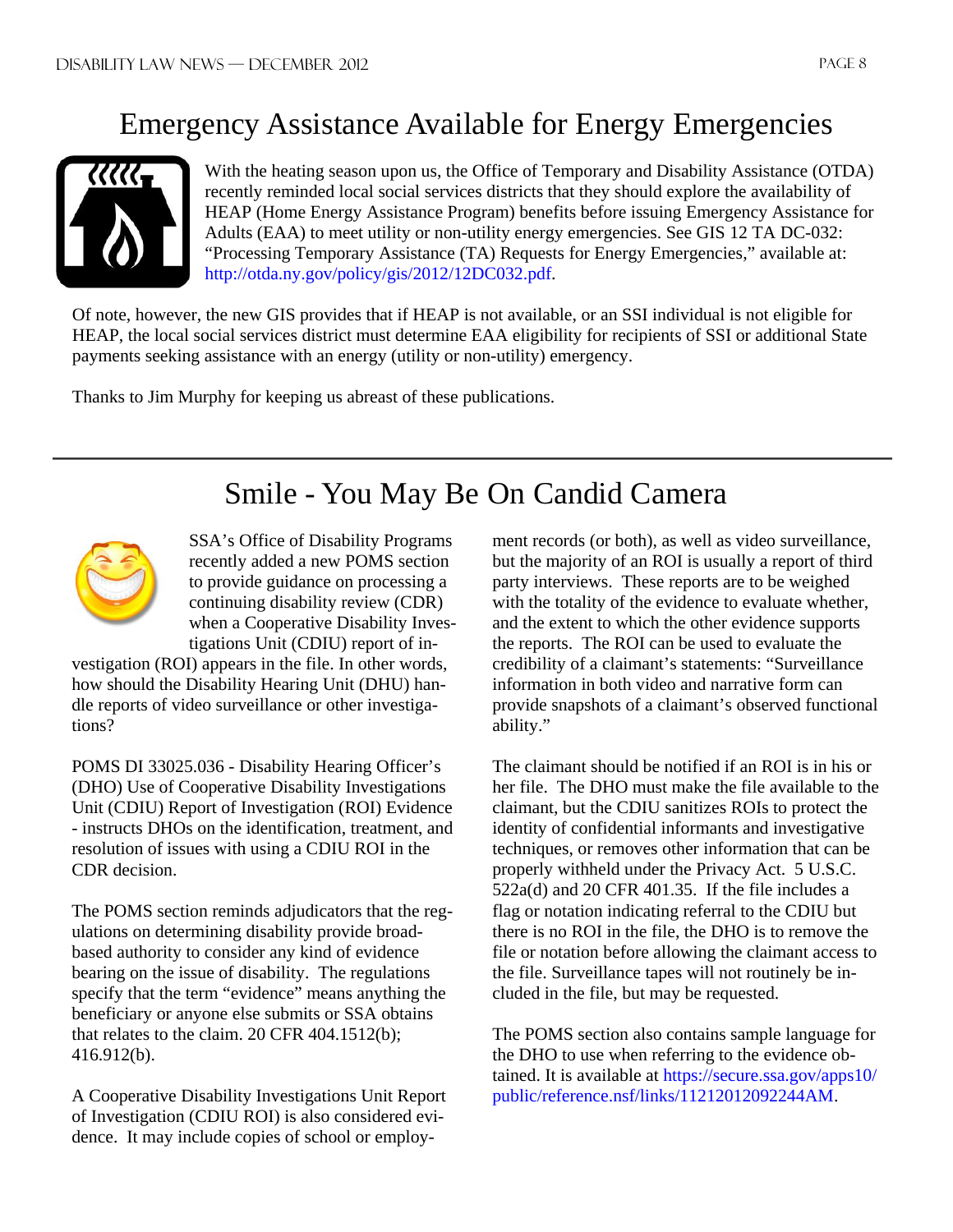## Federal Student Loan Forgiveness Process Streamlined

On October 23, 2012, the Secretary of Education amended the regulations governing discharge of federal student loans based on total and permanent disability. *See Federal Perkins Loan Program, Federal Family Education Loan Program, and William D. Ford Federal Direct Loan Program; Final Rule*, 70 Fed. Reg. 212, 66,088 (Nov. 1, 2012) (to be codified at 34 C.F.R. pt. 674.61). The new regulations, effective July 1, 2013, not only streamline the process borrowers must follow in order to apply for student loan discharge, but also streamline the process by which the Secretary determines whether a borrower is disabled. Most importantly, disabled borrowers are no longer required to receive a second finding of disability from the Department of Education if they have already been found permanently disabled by the SSA.

Under the current regulations, borrowers with federal student loans held by two or more lenders must complete a separate total and permanent disability discharge application for each lender. The new regulations streamline the process by requiring borrowers to submit only one application to the Secretary. *See* 70 Fed. Reg. 212, 66,126 (to be codified at 674.61(b)(2)  $(ii)(A)$ . Eliminating the need for borrowers to submit separate disability discharge applications to each of their loan holders is an important change. The new process is intended to establish the Secretary as the single point of contact for the borrower throughout the loan discharge process, reducing the time required to process applications, and ensuring that all of a disabled borrower's federal loans are discharged. This will help prevent instances of "straggler" loans, which have occurred when a borrower forgets to include a loan while applying for discharges. *Id*. at 66,118.

The new regulations require the Secretary to provide the borrower with all of the information needed to apply for discharge of federal student loans based on total and permanent disability. *Id*. The Secretary identifies all of the borrower's Title IV loans, and directs the lenders to suspend efforts to collect from the borrower for 120 days while the total and permanent discharge application process is underway. *Id.* (to be codified at  $674.61(b)(2)(ii)(B),(C)$ . Should a borrower fail to submit a discharge application to the Secretary within 120 days, collection on his or her loans would resume. *Id.* (to be codified at  $674.61(b)(2)(iii)$ ). Once the Secretary receives a borrower's application, it sends a notice to the borrower that the application was received, and explains the process by which the Secretary will review the application. *Id.* (to be codified at  $674.61(b)(2)(ix)(A),(B),(C)$ ). If the Secretary approves the borrower's application, it notifies the borrower and his or her lenders that the borrower's discharge application has been approved, and directs the lenders to assign the borrower's loans to the Secretary. *Id.* (to be codified at  $674.61(b)(3)(iii)$ ). And if the Secretary determines that the application does not support a finding of total and permanent disability, it will notify the borrower of the reasons for the denial, at which point the borrower has 12 months to request a re-evaluation and provide the Secretary with additional information to support eligibility for discharge. *Id.* (to be codified at  $674.61(b)(3)(vi)(A),(D)$ ). The borrower does not have to submit a new application upon denial.

Most notably, the amended regulations streamline the process by which the Secretary determines whether a borrower is totally and permanently disabled. The current regulations require borrowers to submit a physician's certification that the borrower is totally and permanently disabled as defined in  $\S$  674.51(aa)(1). Significantly, the new regulations allow a borrower to submit either a physician's certification, or an SSA notice of an award for SSDI or SSI benefits indicating that the borrower's scheduled disability review will be within five to seven years. *Id*. (to be codified at  $674.61(b)(2)(iv)(A),(B)).$ 

Borrowers who receive an SSA award for disability benefits indicating that the borrower's scheduled disability review will occur within three years are not included under the new regulations. Several commenters suggested that borrowers who receive an SSA award with scheduled review within three years should also be included in the new regulations. The Department, however, declined to include those borrowers because the SSA three-year review schedule indicates that medical improvement is expected or possible for those borrowers. *See id.* at 66,092.

Advocates familiar with SSA's Continuing Disability Review (CDR) process will recognize these time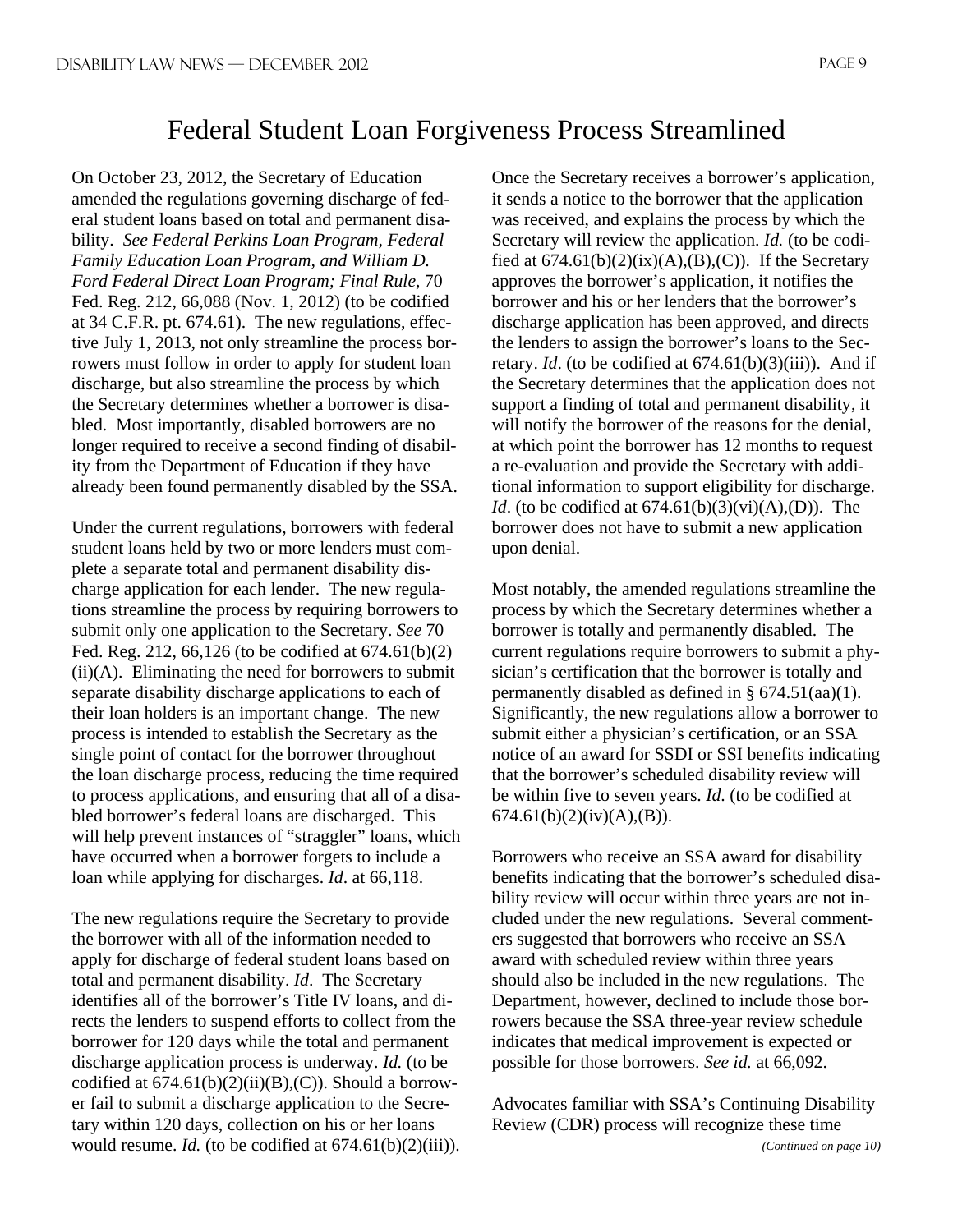#### Student Loan Forgiveness—Continued

#### *(Continued from page 9)*

frames as associated with the classification of the impairment for which benefits were granted. See 42 U.S.C. §§421(i) & 1382c(a)(3)(H)(ii); 20 CFR  $\S$ §404.1590(c) & (d), 416.990(c) & (d), which defines the categories:

- Medical Improvement Not Expected (MINE) cases: SSA will review once every 5 to 7 years.
- Medical Improvement Possible (MIP) cases: SSA will review once every 3 years.
- Medical Improvement Expected (MIE) cases: SSA will review 6-18 months following finding of disability.

Query whether these classifications will be readily available to the Department, or if the burden will be on the borrower to get them from SSA? And what about those MIE cases that are not reviewed in a timely fashion? The preamble to the regulations suggests that if a borrower originally classified as MIP or MIE is able to demonstrate that s/he has nevertheless remained on disability benefits more than five years without a CDR and has not performed substantial gainful activity, the loan may be dischargeable.

The new regulations allow an SSA award for disability benefits to serve as proof of a borrower's total and permanent disability for discharging federal student loans, and should improve consistency in eligibility determinations. Streamlining this area of disability law is a step in the right direction towards eliminating inconsistent results between findings of disability

from the Department of Education and the Social Security Administration.

Remember, however, that these new regulations only govern *federal* student loans. Private student loan borrowers face a whole different set of obstacles, some of which were recently chronicled in a report by the Consumer Financial Protection Bureau. See http://www.consumerfinance.gov/pressreleases/ consumer-financial-protection-bureau-report-findsprivate-student-loan-borrowers-face-roadblocks-torepayment/. The CFPB has an Ombudsman program to assist borrowers with student loan issues. The National Consumer Law Center's Student Loan Borrower Assistance Project is another comprehensive resource for borrowers, their families, and advocates representing student loan borrowers. See http:// www.studentloanborrowerassistance.org. Finally, South Brooklyn Legal Services (SBLS) has a new project with New York's Community Economic Justice Resource Center (NEDAP) in New York City to assist veterans statewide with student loan issues. The hotline number for this special project is (718) 237-5564.

Thanks to University of Buffalo law student Alexandra Lugo for her helpful summary of the new regulations.

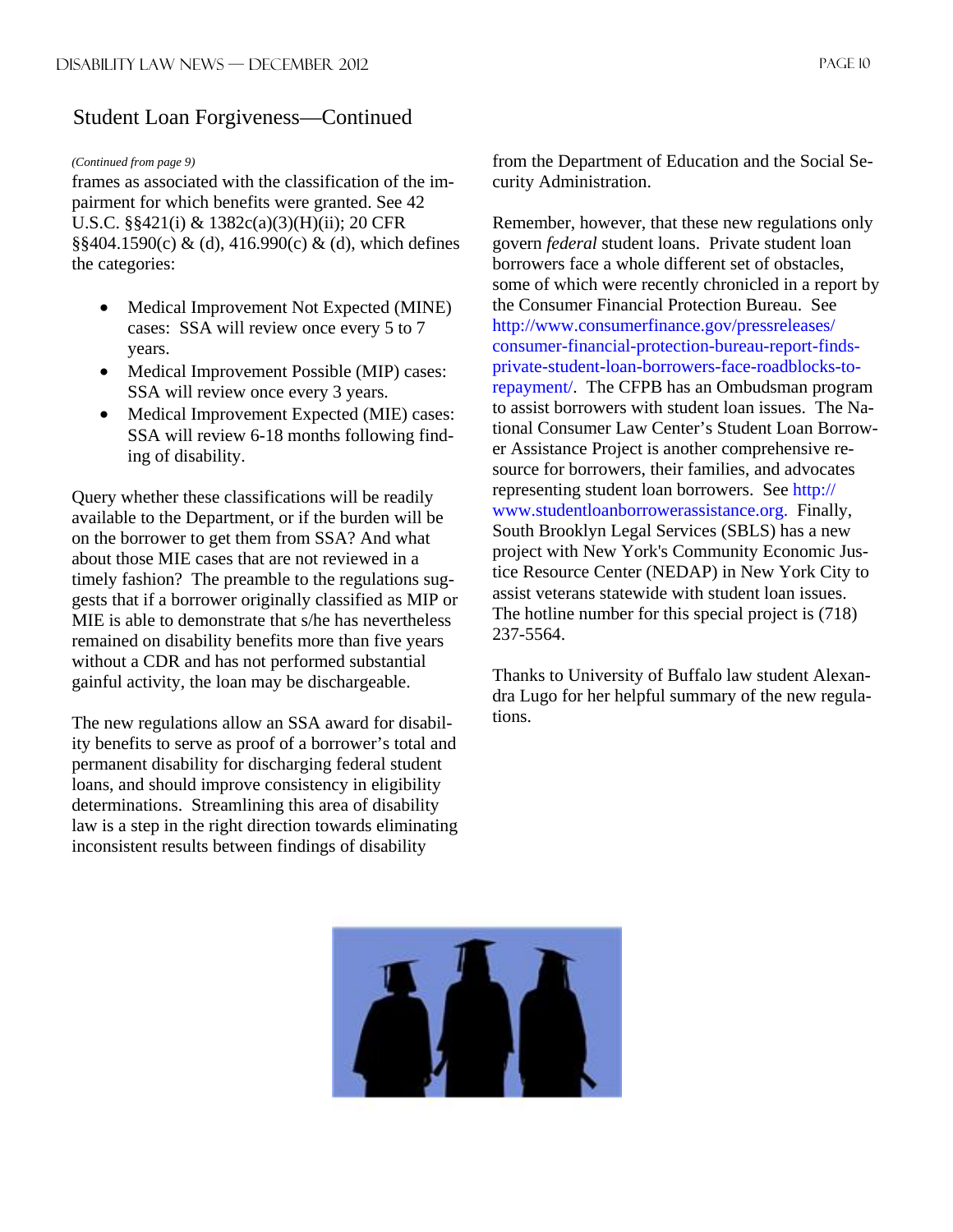## Searchable DOT Available



Thanks to the technical skills of David Ralph and Jim Murphy of LawNY and Legal Services of Central New York respectively, with support from Joe Kelemen of the WNYLC, searchable versions of both the *Dictionary of Occupational* 

*Titles (DOT)* and the *Selected Characteristics of Occupations Defined in the DOT* (SOC) are now available. The DOT is already available on-line (http:// www.oalj.dol.gov/libdot.htm); the SOC can be purchased for \$49 (http://www.occupationalinfo.org/ or http://www.wave.net/upg/immigration/

dot index.html. These new versions, however, are searchable "pdf" versions that can be uploaded onto your computer. And, if loaded onto a laptop, they can be readily accessible at hearings.

Jim and David created these documents by scanning the originals and running an OCR (Optical Character Recognition) program on them. What that means to the luddites among us is that these versions are now searchable. You can simply search for the DOT designation (number) or name, and it will take you to that title. You can also copy and paste from the document. In addition, Jim and David have placed hyperlinks from the Table of Contents (on page 2 of the document) to the corresponding section of the book. They have also added bookmarks that correspond to the Table of Contents, together with a more detailed TOC than exists in the document itself.

Jim recommends using the Bookmarks window rather than the TOC. This version will work in either Acrobat Professional, or Acrobat Reader. He also encourages advocates to learn the difference between the "find" and "search" functions in Acrobat. For many purposes, the "find" feature is far more valuable than the "search" function. Move to a specific section with the bookmarks feature, and then start your search there using "find." Be sure to display the "prior view" buttons on your toolbar, in addition to the "next" and "prior" buttons and the "find next" and "find previous" buttons. Note also that the "Bookmarks" section is partially collapsed, but is expandable. As with the SCO, the Bookmarks window

has links to the various charts that decipher the codes used by the DOT. It may be useful to open two windows of the document - one for searching the DOT numbers and the second for checking the coding descriptions and definitions.

Some additional tips from Jim and Dave:

- Remember that "("and")" are characters in a string search in Acrobat, so keep this mind when performing searches and use the shortest name possible; searching by number is probably best
- Because this version is from a scan, the OCR results may not be perfect; let Jim or Dave know of any errors
- If using the file on a laptop at ODAR, keep open a "Notepad" window to type in the DOT #'s as the VE testifies - then just copy and paste the designation in the "find" or "search" window
- If using a "slower machine" when searching for a DOT number, open the Bookmarks section, make sure that the "Occupational Group Arrangement" is expanded, click on the bookmark of the number in parenthesis that corresponds to the first number of the code and then, using the "find" feature (as opposed to the "search" feature), perform your "search"
- When looking for a word in job title only, go to the "Alphabetical Index" in the Bookmarks window, and use the "find" box again.

Since these pdf versions are quite large, they can be downloaded from WNYLC's site at http:// onlineresources.wnylc.net/disability.htm. They will also be available at the Disability Benefits section of the Empire Justice Center website, under vocational issues: http://www.empirejustice.org/issue-areas/ disability-benefits/misc-ssi-ssd-issues/. Finally, they can be accessed from the Online Resource Center as DAP #551.

Many thanks to Jim, Dave, and Joe for their herculean efforts in bringing the rest of us into the  $21<sup>st</sup>$  century!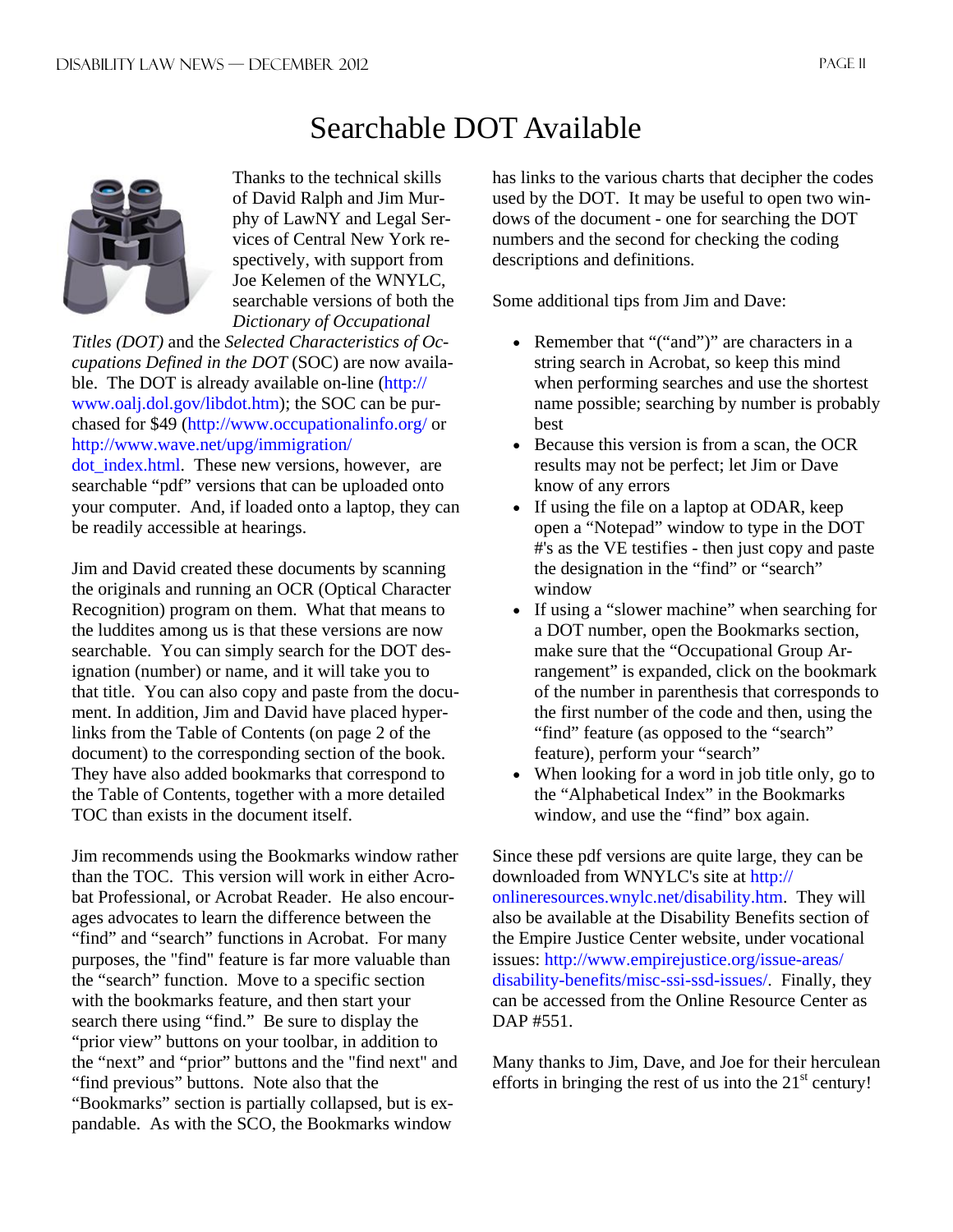## GAO Issues Reports on SSI Overpayments, UIB

The Government Accountability Office (GAO) has recently issued two reports dealing with Social Security disability programs. GAO-13-109 - entitled "SUPPLEMENTAL SECURITY INCOME - SSA Has Taken Steps to Prevent and Detect Overpayments, but Additional Actions Could Be Taken to Improve Oversight" - was released in December 2012, and is available at http://www.gao.gov/ assets/660/650902.pdf. GAO-12-764 - Overlapping Disability and Unemployment Benefits Should be Evaluated for Potential Savings - was released on July 31, 2012, and is at http://www.gao.gov/products/ GAO-12-764.

#### *GAO-13-109 –Overpayments*

The GAO found that SSI overpayment debt rose from \$3.8 billion in FY 2001 to \$7.3 billion in FY 2011. Overpayment recovery increased from \$860 million to almost \$1.2 billion in the same period. According to the GAO, unreported bank accounts and wages accounted for 37 percent of all SSI overpayments. It concluded that SSA lacks comprehensive, timely information about SSI recipients' financial institution accounts and wages, although it has developed new tools to improve its information collection. The GAO reviewed two of the new tools: Access to Financial Institutions (AFI), which conducts electronic searches of about 96 percent of financial institutions where SSI recipients have direct deposit accounts; and Telephone Wage Reporting (TWR), which allows recipients to call into an automated telephone system to report their monthly wages. SSA reported 36,000 successful wage reports for September 2012, although it estimates that about 600,000 recipients have wages. It is also attempting to increase reporting by representative payees via the TWR. SSA claims that it is developing a smart phone wage reporting application known as the SSI Mobile Wage Reporting (SSIMWR) to further increase timely reporting.

The GAO reported that most SSI overpayment debt (75%) was recovered by withholding of recipients' ongoing Title XVI and/or Title II benefits. It also noted that in FY 2011, SSA approved 76 percent of all SSI waiver requests. It criticized SSA for its lack of supervisory review of waiver determinations, including those for overpayments of \$2,000 or less, which

can be waived without approval per POMS SI 02260.025.

The GAO recommended that SSA should review its policy concerning waiver decisions of \$2,000 or less, given that federal agencies are supposed to have controls in place to ensure that no individual can control all key aspects of a transaction or event. It also recommended that SSA explore ways to strengthen oversight of the waiver process through data analysis. While SSA agreed with the first recommendation, it argued that it does not have the resources to create and analyze data at the level of detail suggested.

Advocates who deal with overpayment cases may have their own criticisms and recommendations. For example, SSI recipients frequently are not provided with receipts for wage reports, despite provisions in the POMS. See, e.g., SI 00820.130 Evidence of Wages or Termination of Wages. Additionally, overpayment appeals or requests for waivers frequently languish at the district office level. SSA is allegedly working on more mechanized ways to log in and track these requests.

#### *GAO-12-764 – Overlapping Disability and Unemployment Benefits*

The GAO reports that in FY 2012, 117,000 individuals received concurrent benefits from Disability Insurance and Unemployment Insurance programs. While acknowledging that these individuals represented less than one percent of the total beneficiaries of both programs, the GAO stressed that they received \$281 million in disability benefits and more than \$575 million in unemployment benefits.

The GAO also acknowledged that under certain circumstances, individuals may in fact be eligible for concurrent benefits due to differences in the requirements of the two programs. In particular, it cited the difference between SSA's definition of substantial gainful activity (SGA) and the Department of Labor's (DOL) rules that allow states to determine a claimant if "able and available for work" even if the work does not rise to the level of SGA. [Advocates will recall the oft-cited "Chief Judge Bulletin" from 2006, reminding adjudicators that the receipt of unemployment benefits does not preclude the receipt of disabil-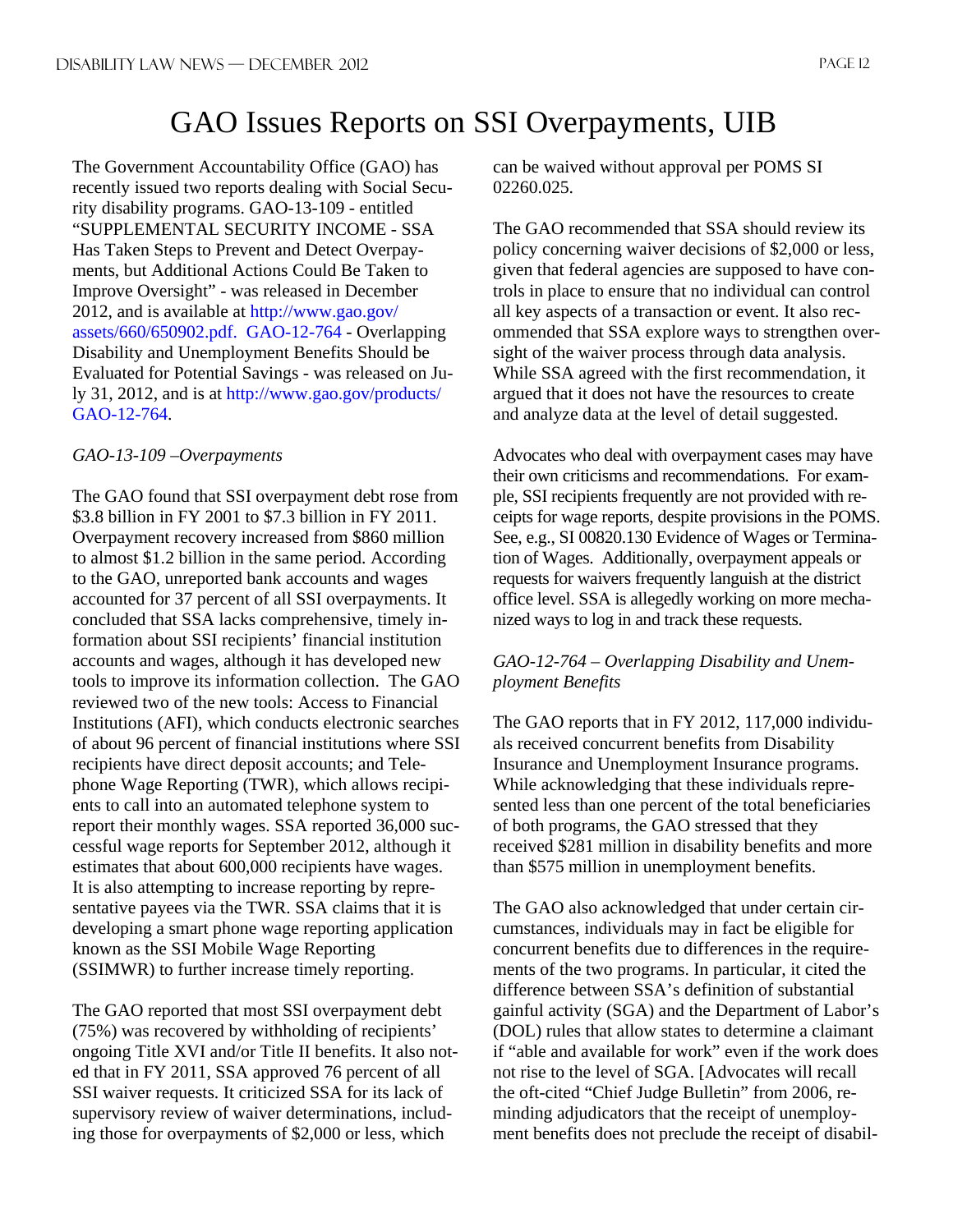## New State Disability Report Issued



In another state directive relevant to DAP advocates, the Department of Health (DOH) and Office of Health Insurance Programs (OHIP) calls for ending the use of the twenty-five page "Medical Report for Determination of Disability" (LDSS-486T), and

introduces a new one page LDSS-486T. See GIS 12 MA-027: "Medical Evidence Gathering for Disability Determinations - Adult Cases," available at: http://www.health.ny.gov/health\_care/medicaid/ publications/docs/gis/12ma027.pdf.

According to the announcement, this is "a revision in the process to be followed to gather medical information for adult disability determinations for submission to any Disability Review Team (DRT), whether it be the State or a local DRT. This message clarifies the necessary medical and non-medical documentation to be gathered and provides for a uniform medical information gathering and submission process statewide."

The GIS creates some additional, new, single page forms, and calls for a reduction in the use of consultative exams. Links to the five new forms are available at: http://www.health.ny.gov/health\_care/medicaid/ publications/pub2012gis.htm.

The new one page LDSS-486T is available at: http:// www.health.ny.gov/health\_care/medicaid/ publications/docs/gis/12ma027att1.pdf

Although designed for use in state and local disability determinations, these assessments can often be useful in SSA determinations. Thanks again to Jim Murphy for pointing this out.

#### SSI Overpayments, UIB—Continued

*(Continued from page 12)* 

ity benefits, which is available on the Online Resource Center as DAP #527.]

The GAO objected, however, to overlapping benefits, noting that SSA reduces disability benefits if beneficiaries receive certain other government disability benefits or workers compensation. No such offset exists for unemployment benefits. The GAO recommends that DOL work with SSA to evaluate whether there would be significant cost savings by eliminating or reducing overlapping disability and unemployment benefits.

Note that this report does not consider the concurrent receipt of unemployment benefits and SSI disability benefits, presumably because unemployment benefits are considered unearned income for SSI purposes and used to reduce SSI payments. See POMS SI 00830.230.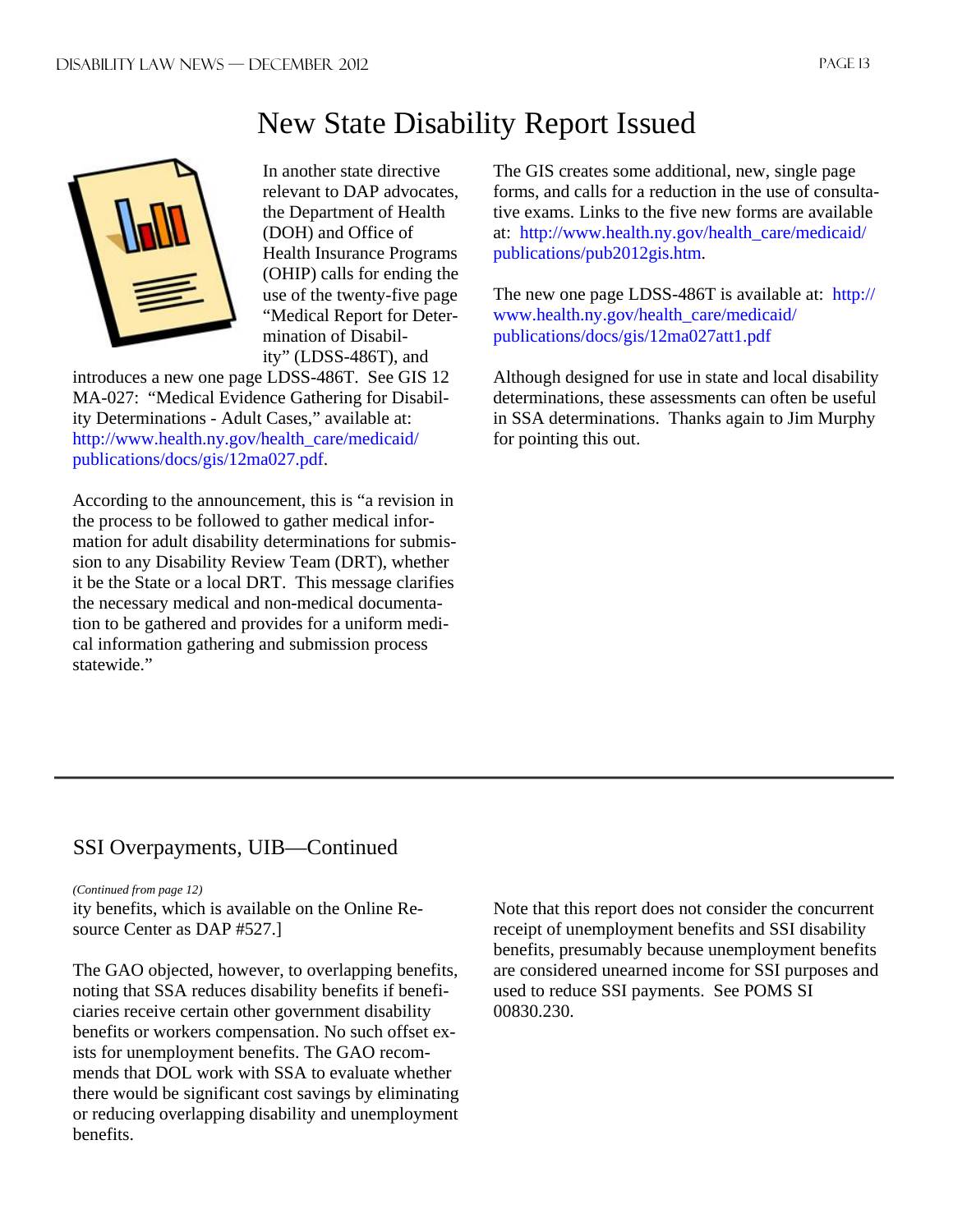# **COURT DECISIONS**

## Will the Fifth Time Be the Charm?



After four hearings, prompted by three Appeals Council remands, U.S. District Court Judge Andrew L. Carter, Jr., ordered another remand for further proceedings consistent with Magistrate Judge Henry B. Pitman's report and recom-

mendation in *Norman v. Astrue*, 2012 WL 4378042 (S.D.N.Y. September 25, 2012). The court denied the Commissioner's motion for judgment on the pleadings and overruled his numerous objections to Magistrate Judge Pitman's report.

In his Report and Recommendation, Judge Pitman concluded that plaintiff Norman's motion should be granted, the Commissioner's motion should be denied, and recommended that the case be remanded for further proceedings. *Norman v. Astrue,* 2012 WL 4364365 (S.D.N.Y., February 24, 2012). On remand, Judge Pitman recommended that the ALJ should consider whether the plaintiff meets the requirements of Listing 1.04A; explain the reasoning behind his ultimate determination; confirm that all relevant records from the plaintiff's treating physician have been provided to the SSA; explain the weight given to those opinions; reassess the plaintiff's credibility; and clearly explain the support for his ultimate conclusion. The Commissioner objected to Judge Pitman's report on four grounds.

First, the Commissioner objected to Judge Pitman's consideration of facts contained within a prior ALJ decision, arguing that the consideration of "non-final" decisions is prohibited by 42 U.S.C. §§ 405(g) and (h) of the Social Security Act. The court disagreed, stating that the requirements of  $\S$ § 405(g) and (h) are merely prerequisites for subject matter jurisdiction which the plaintiff satisfied when he exhausted his administrative remedies and obtained a final decision

after being denied review by the Appeals Council. The court found that the Commissioner was unable to cite support for his argument that once the Appeals Council vacates and remands an ALJ decision, the record of that decision ceases to be relevant and a reviewing court cannot refer to it. The court overruled the Commissioner's objection, finding that Judge Pitman's reference to relevant facts contained within a prior, vacated decision was not erroneous, as he was not reviewing the prior decisions for jurisdictional purposes, but merely referencing relevant facts.

Second, the Commissioner objected to Judge Pitman's requirement that, on remand, the ALJ should explain his reasoning for concluding that the plaintiff did not have an impairment that met the requirements of Listing 1.04A. The Commissioner asserted that the ALJ's conclusion was supported by substantial evidence. The court disagreed, relying upon the standard set forth in *Berry v. Schweiker,* 675 F.2d 464, 468 (2d Cir.1982). In *Berry,* the Second Circuit held that in a claim premised on one or more listed impairments, unless the reviewing court is able to reasonably infer the particular criteria that the ALJ found lacking, the ALJ should set forth a sufficient rationale in support of a decision not to find a listed impairment. Here, the court overruled the Commissioner's objection, agreeing with Judge Pitman's finding that the medical evidence demonstrated that plaintiff's impairments potentially meet the requirements of Listing 1.04A. The court stated that although some of the evidence regarding plaintiff's impairments was "not overwhelming," the ALJ failed to explain his reasoning in light of the conflicting evidence in the record.

Third, the Commissioner objected to Judge Pitman's recommendation that, upon remand, the ALJ should confirm that all relevant records from the plaintiff's treating physician have been provided to the SSA, and should explain the weight ultimately given to the treating physician's opinions. The Commissioner ar-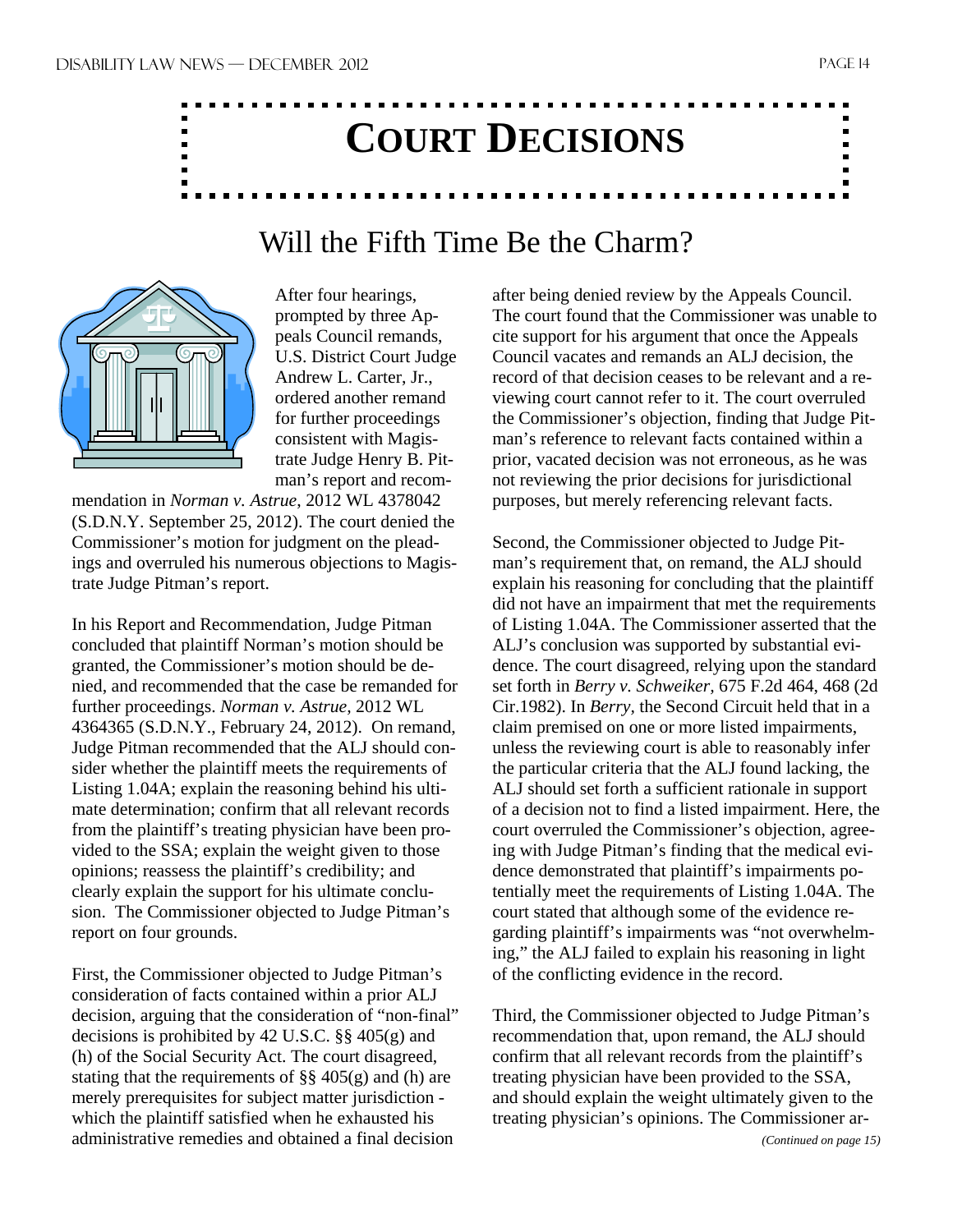## Supreme Court to Hear DOMA Case



The U.S. Supreme Court will consider the constitutionality of Section 3 of the Defense of Marriage Act (DOMA), which defines marriage as a legal union between one man and one woman. On December 7, 2012, the Court accepted *certiorari* in *Windsor v. U.S*., 699 F.3d 169 (2d Cir. 2012). *U.S. v. Windsor*, 2012 WL 4009654, 81 USLW 3116 (U.S. Dec 07, 2012) (NO. 12-307).

Although *Windsor* involves the issue of spousal deductions under federal tax law, the constitutionality of DOMA affects eligibility for a myriad of federal benefits - including Social Security benefits - for same sex couples. See the September 2012 issue of the *Disability Law News* for a summary of other recent cases challenging the constitutionality of Section 3 of DOMA.

If the Supreme Court finds Section 3 unconstitutional, same sex spouses may soon become eligible for those benefits. In anticipation, members of same sex couples in states recognizing their marriages should consider applying now. If DOMA is ruled unconstitutional, they may be eligible for additional months of retroactive benefits. Jerry McIntyre of the National Senior Citizens Law Center has prepared a webinar with more detail on how and why to apply for Social Security benefits, which is available at http://www.nsclc.org/wp-content/ uploads/2012/11/SS-Benefits-and-Same-Sex-Marriage-121212.pdf.

#### Will the Fifth Time Be the Charm?—Continued

#### *(Continued from page 14)*

gued that the evidence was adequately developed for the ALJ to make his final determination, and the ALJ properly declined to give the treating physician's opinion controlling weight. The court overruled the objection, adopting Judge Pitman's recommendation, because the ALJ gave the treating physician's opinion less than controlling weight without applying the factors set forth in 20 C.F.R. § 404.1527(d)(2)-(6), and failed to provide a "good reason" for not giving the opinion controlling weight. Furthermore, the court emphasized, the fact that the treatment record did not contain the treating physician's notes or findings during a three-year period negates the Commissioner's assertion that the record was adequately developed for the ALJ to make his determination. The court held that it was necessary to remand the case in order to determine whether all relevant records from the plaintiff's treating physician were provided to the SSA.

Finally, the Commissioner objected to Judge Pitman's finding that the ALJ failed to properly assess the plaintiff's credibility, arguing that the ALJ's credibility assessment was supported by substantial evidence. Specifically, the Commissioner pointed to inconsistencies between the plaintiff's statements and the RFC assessment, and the fact that the plaintiff had been capable of performing light work since his alleged onset date. The court found that the ALJ committed legal error in evaluating the plaintiff's credibility. He failed to consider the additional factors required by 20 C.F.R. §§ 404.1529(c) (3)(i)-(vi) before rejecting plaintiff's subjective testimony, and failed to explain his reasoning such that a reviewing court would be able to decide whether his decision was supported by substantial evidence. The court emphasized that what was missing from the ALJ's analysis was an explanation as to why the plaintiff's subjective complaints were found less than fully credible.

Plaintiff Norman suffered from a myriad of physical and mental impairments, including cervical radiculopathy, wrist problems, lumbar sacral strain, blindness in one eye, and depression. Although some of the evidence may have been equivocal, the magistrate judge appeared frustrated by the ALJ's repetition of the same mistakes in the third and fourth hearing decisions, including his failure to analyze the listing properly and his disregard of the treating source opinions. Given the spate of recent decision finding harmless error in the face of similar legal errors, it is encouraging to see the court take these complaints seriously.

Thanks to University of Buffalo law student Alexandra Lugo for her excellent summary of the *Norman*  case.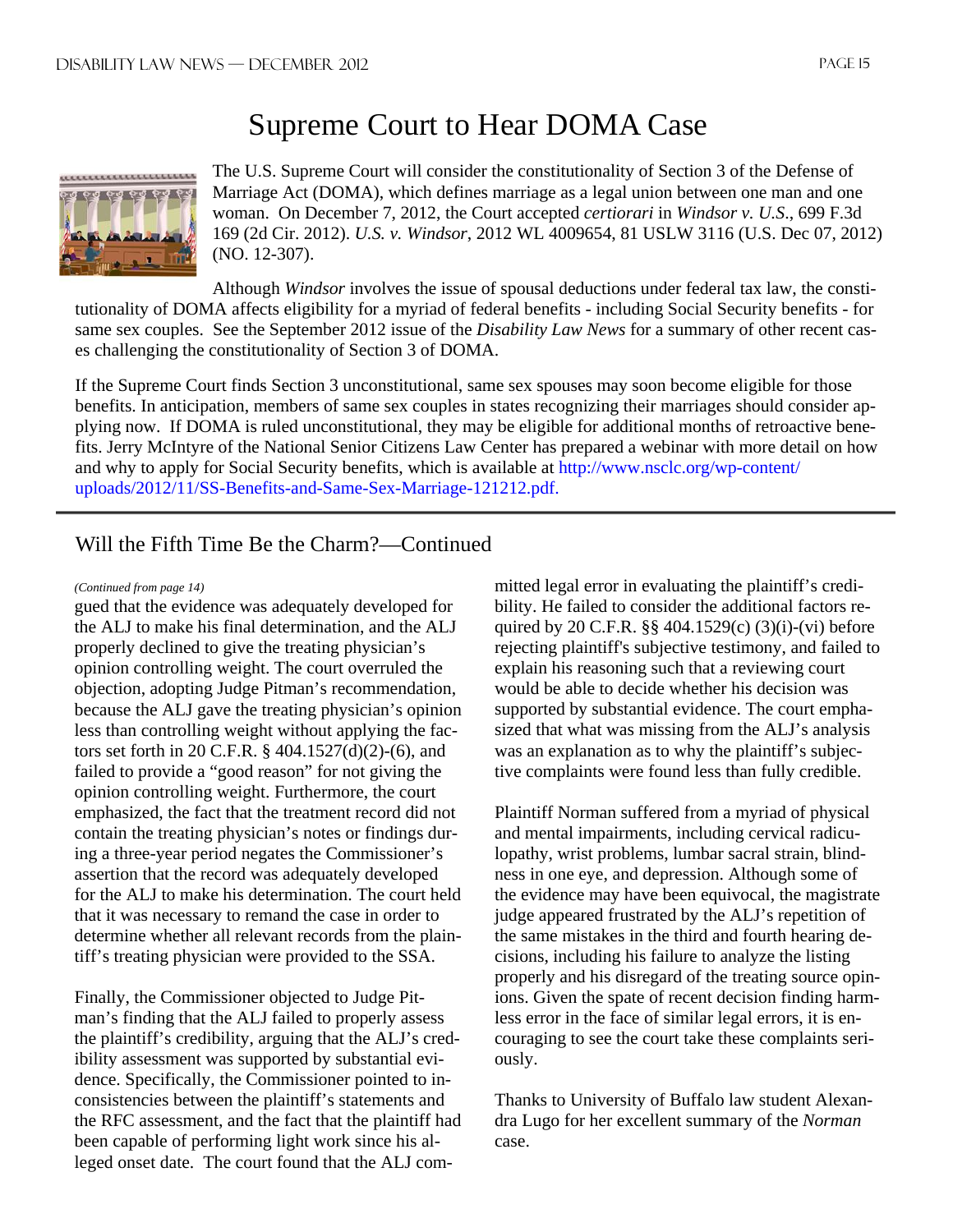## Benefits to be Restored for *Clark* Class Members

Readers of these pages will be familiar with the *Clark*  litigation - a class action lawsuit challenging the Social Security Administration's practice of suspending and denying SSI and Social Security (Old-Age, Survivors, and Disability Insurance) benefits to people with outstanding warrants for alleged probation or parole violations. See the June 2012 edition of the *Disability Law News.* 

*Clark v. Astrue* was originally filed in December 2006 by the Urban Justice Center's Mental Health Project, the National Senior Citizens Law Center (NSCLC), and *pro bono* counsel Proskauer Rose LLP. (See http://www.urbanjustice.org/ujc/litigation/ mental.html for litigation documents.) The U.S. Court of Appeals for the Second Circuit ruled in March 2010 that SSA's practice is unlawful and that an outstanding warrant alone is not sufficient evidence that a person is in fact violating probation or parole.

In March 2011, the district court certified a *nationwide* class of individuals whose benefits were suspended or denied based solely on the existence of a warrant for an alleged violation of probation or parole and who either 1) were deprived of these benefits on or after October 24, 2006; 2) had an initial overpayment determination made on or after October 24, 2006; or 3) had an administrative appeal pending on or after October 24, 2006.

On April 13, 2012, the court ordered SSA to discontinue its practice of suspending and denying benefits based solely on an outstanding probation or parole violation warrant and to reinstate all previously suspended benefits retroactively.

SSA has submitted an implementation plan outlining the schedule of dates by which it expects to have complied with the court's order. The plan provides for class members to be restored in phases beginning October 2012 and ending by March 31, 2014.

According to Gerry McIntyre of the NSCLC, the benefits in question may total \$1 billion. Advocates should be on the look out to identify potential class members, both in reviewing old claims and when interviewing new clients. And be sure that SSA has the current mailing addresses of these clients so that they can be notified of class relief in a timely fashion.

Class counsel has prepared several documents containing helpful information for clients and advocates:

- One-page flyer to notify potential class members and other individuals who might be affected;
- Two-page explanation of the implementation plan to provide to these individuals; and
- NSCLC's more detailed summary, which includes frequently asked questions.

The documents are available on the On-line Resource Center as DAP #552.

# Appeals Council Conducts Own Motion Reviews

The Division of Quality of the Office of Disability Adjudication and Review (ODAR) issued its Fiscal Year 2011 Final Actions Report recently, summarizing the outcomes of the 3,692 favorable ALJ decisions it referred to the Appeals Council. The Council refused review in 78 percent of the cases. It remanded 18 percent, and issued "corrective" decisions in four percent. It took own motion review in 22 percent of the cases – a percent similar to its reversal/remand rate in appealed decisions.

The Appeals Council issued a less favorable decision in 28% (44) of the 147 cases (4%) in which it issued new decisions. In 22% (32 cases) it changed the basis but not the outcome of the decision. It issued a fully unfavorable in five cases. The leading basis for remand was "Opinion Evidence Evaluation & RFC."

The report, which was presented to the Senate Permanent Committee on Investigations, can be found at http:// www.hsgac.senate.gov/subcommittees/investigations/hearings/social-security-administrations-disabilityprograms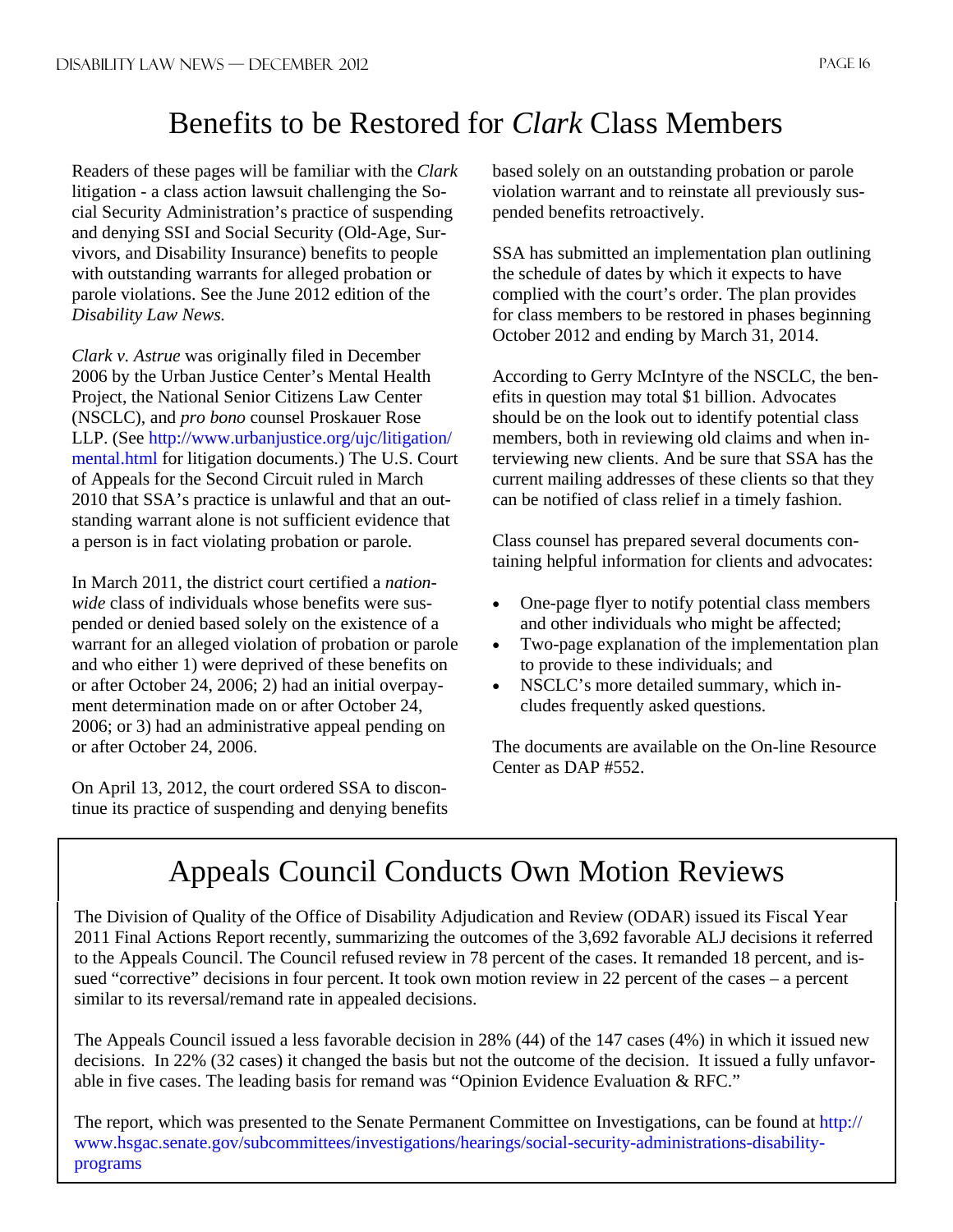

#### HUD Sandy Disaster Relief Information Available

The U.S. Department of Housing and Urban Development (HUD) issued a Disaster Brochure and detailed FAQs (Frequently Asked Questions) on Hurricane Sandy, covering immediate assistance for evacuees, FHA and other mortgage issues, homeowner repair programs, public housing, Section 8, and fair housing concerns, in English, Spanish, Chinese, Hindi, Korean, Russian, Tagalog, and Urdu.

HUD's Hurricane Sandy page: http://portal.hud.gov/hudportal/HUD?src=/sandy

HUD Office of Fair Housing & Equal Opportunity (FHEO) disaster resources page: http://portal.hud.gov/hudportal/ HUD?mode=disppage&id=FHEO\_DISASTER\_RESOURCES

### SNAP Calculator Updated

The *Benefits Plus Food Stamp Calculator* has been updated to reflect the income changes in the food stamp (now SNAP) program. You can find the calculator on the *Benefits Plus* website along with other free tools.

http://benefitsplus.cssny.org/benefit-tool/benefit-tools



## Find Free Legislative Information

The Library of Congress recently unveiled a new website that will eventually replace THOMAS.gov as the government's site for accessing free, fact-based legislative information. The site includes bill status and summary, bill text, House and Senate member profiles, and a number of new features, including effective display on mobile devices.

Congress.gov

## Medicaid Managed Care and Pharmacy Information Website Online



The New York State Department of Health (DOH) announced the release of the Medicaid Managed Care and Family Health Plus Pharmacy Benefit Information Website. The initial phase of the website release is intended to provide easy access for members and providers looking for information on the drugs and supplies covered by different Medicaid and Family Health Plus managed care health plans. In the near future, DOH plans to release phase two of the project, which will allow interactive comparison of coverage searches.

http://pbic.nysdoh.suny.edu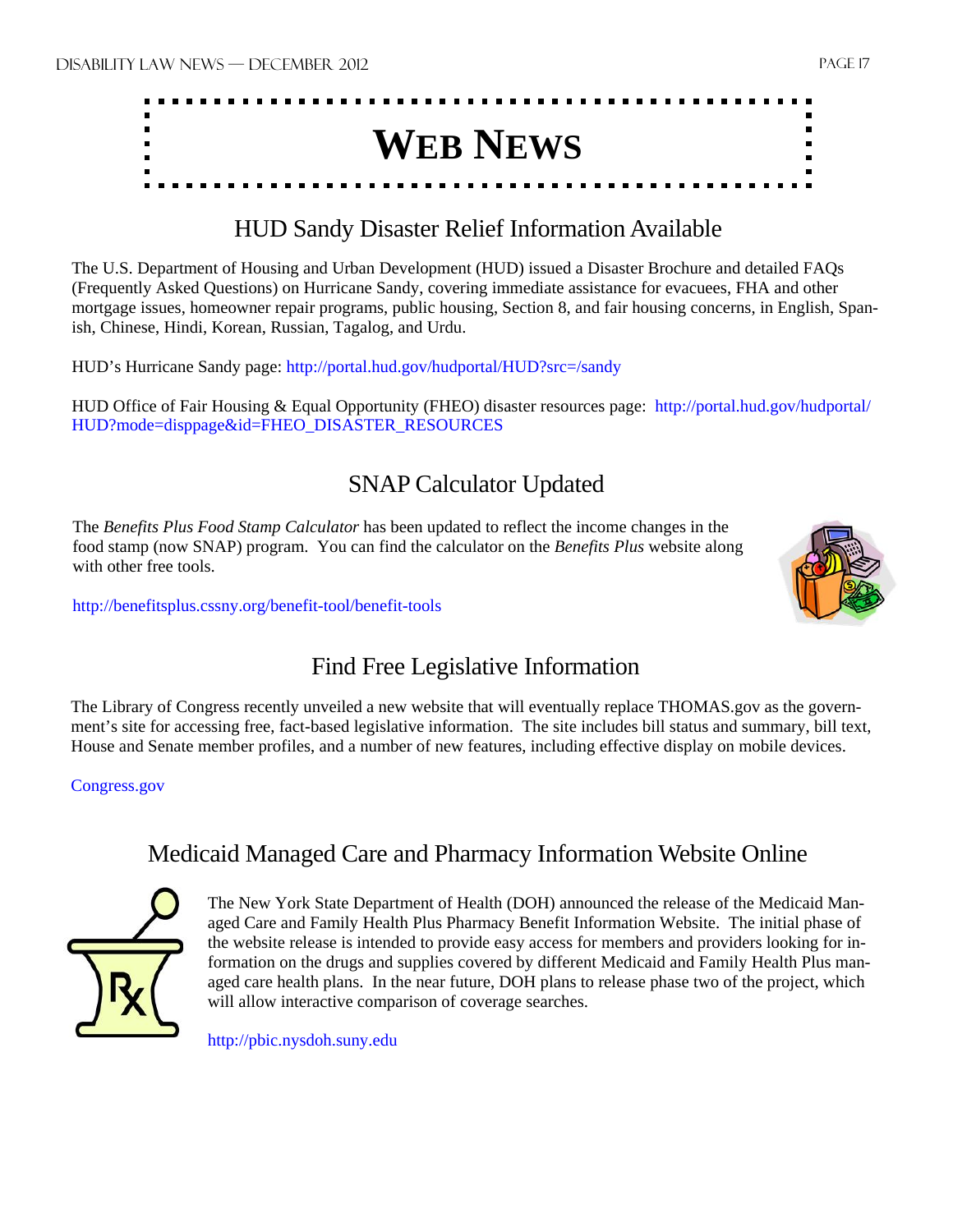

This "Bulletin Board" contains information about recent disability decisions from the United States Supreme Court and the United States Court of Appeals for the Second Circuit. These summaries, as well as summaries of earlier decisions, are also available at www.empirejustice.org.

We will continue to write more detailed articles about significant decisions as they are issued by these and other Courts, but we hope that this list will help advocates gain an overview of the body of recent judicial decisions that are important in our judicial circuit.

## **SUPREME COURT DECISIONS**

#### *Astrue v. Capato, ex rel. B.N.C.,* 132 S.Ct. 2021 (2012)

A unanimous Supreme Court upheld SSA's denial of survivors' benefits to posthumously conceived twins because their home state of Florida does not allow them to inherit through intestate succession. The Court relied on Section 416(h) of the Social Security Act, which requires, *inter alia,* that an applicant must be eligible to inherit the insured's personal property under state law in order to be eligible for benefits. In rejecting Capato's argument that the children, conceived by in vitro fertilization after her husband's death, fit the definition of child in Section 416 (e), the Court deferred to SSA's interpretation of the Act.

#### *Barnhart v. Thomas,* 124 S. Ct. 376 (2003)

The Supreme Court upheld SSA's determination that it can find a claimant not disabled at Step Four of the sequential evaluation without investigation whether her past relevant work actually exists in significant numbers in the national economy. A unanimous Court deferred to the Commissioner's interpretation that an ability to return to past relevant work can be the basis for a denial, even if the job is now obsolete and the claimant could otherwise prevail at Step Five (the "grids"). Adopted by SSA as AR 05-1c.

#### *Barnhart v. Walton***,** 122 S. Ct. 1265 (2002)

The Supreme Court affirmed SSA's policy of denying SSD and SSI benefits to claimants who return to work and engage in substantial gainful activity (SGA) prior to adjudication of disability within 12 months of onset of disability. The unanimous decision held that the 12-month durational requirement applies to the inability to engage in SGA as well as the underlying impairment itself.

*Sims v. Apfel***,** 120 S. Ct. 2080 (2000)

The Supreme Court held that a Social Security or SSI claimant need not raise an issue before the Appeals Council in order to assert the issue in District Court. The Supreme Court explicitly limited its holding to failure to "exhaust" an issue with the Appeals Council and left open the possibility that one might be precluded from raising an issue.

#### *Forney v. Apfel***,** 118 S. Ct. 1984 (1998)

The Supreme Court finally held that individual disability claimants, like the government, can appeal from District Court remand orders. In *Sullivan v. Finkelstein*, the Supreme Court held that remand orders under 42 U.S.C. 405 (g) can constitute final judgments which are appealable to circuit courts. In that case the government was appealing the remand order.

#### *Shalala v. Schaefer***,** 113 S. Ct. 2625 (1993)

The Court unanimously held that a final judgment for purposes of an EAJA petition in a Social Security case involving a remand is a judgment "entered by a Court of law and does not encompass decisions rendered by an administrative agency." The Court, however, further complicated the issue by distinguishing between 42 USC §405(g) sentence four remands and sentence six remands.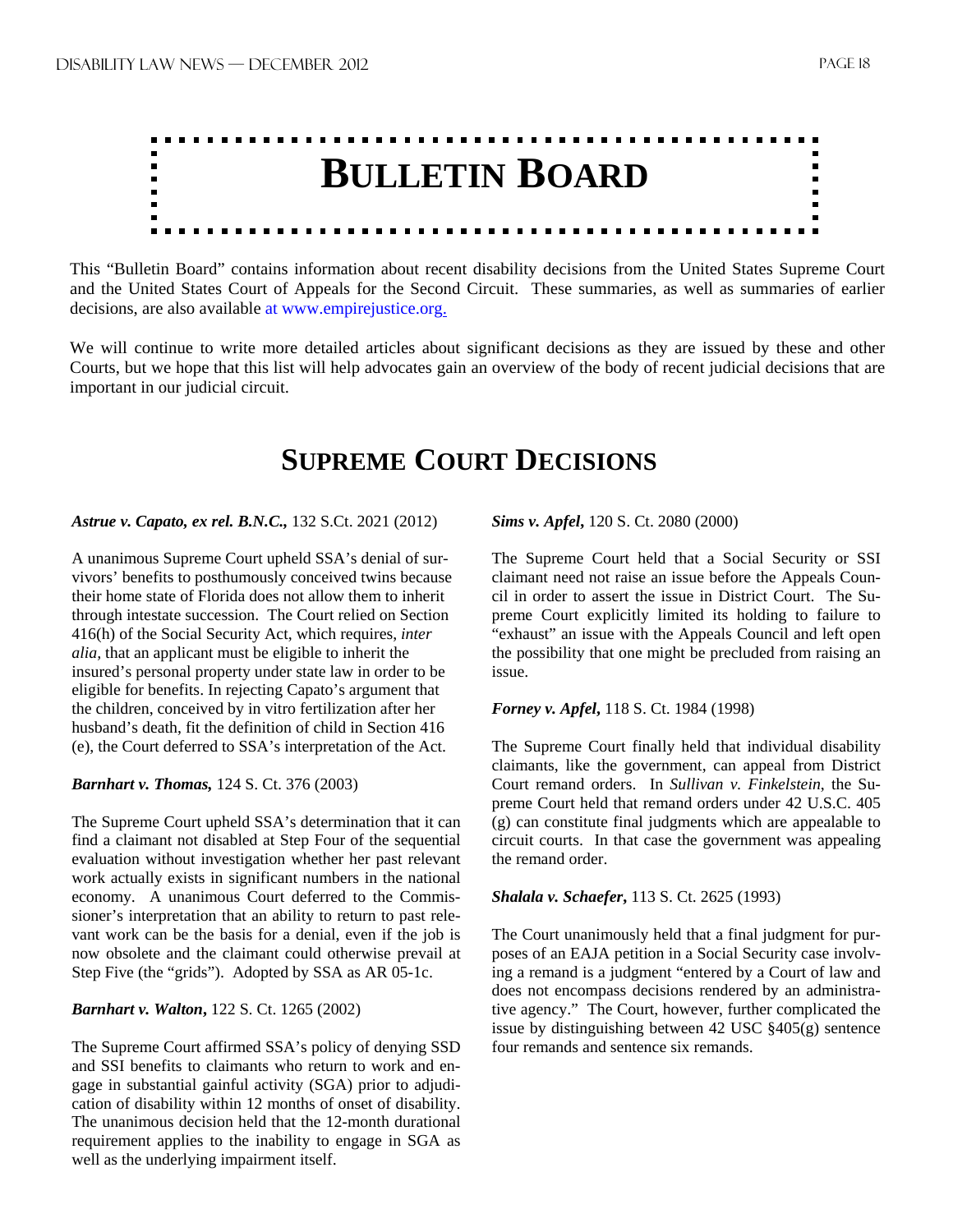## **SECOND CIRCUIT DECISIONS**

#### *Vincent v. Astrue,* **651 F.3d 299 (2d Cir. 2011)**

In a case involving EAJA (Equal Access to Justice Act) attorney fees, the Second Circuit held that counsel representing Social Security claimants cannot be penalized on fee petitions "for failing to address issues collateral to the disability determination as to which counsel had no notice." The district court had found that although the ALJ had failed to develop the record, counsel should have should have addressed the underdeveloped issues as part of "his ethical obligation to act with reasonable diligence." The Court of Appeals found that the district court "demanded too much of counsel." Counsel should not have "to anticipate and refute all conceivable credibility issues…." His perceived failure to anticipate what were essentially collateral issues to the finding of disability were not "special circumstances" justifying a reduction in his EAJA award. The responsibility for the gaps in the records fell exclusively on the ALJ.

#### *Genier v. Astrue,* **606 F.3d 46 (2d Cir. 2010)**

Court of Appeals remanded for further proceedings where the ALJ's decision was based on a serious misunderstanding of the claimant's testimony. The claimant's testimony relating to his ability to perform household chores at the time of the hearing did not pertain to the time when he completed the questionnaire or to any time prior to his bariatric surgery. Since the ALJ's adverse credibility finding, crucial to the rejection of the claim, was based on a misreading of the evidence, the court held that it did not comply with the ALJ's obligation to consider all relevant medical and other evidence, citing 20 C.F.R §404.1545(a)(3).

#### *Zabala v. Astrue***, 595 F.3d 402 (2d Cir. 2010)**

Commissioner's decision upheld where ALJ's failure to consider a report from plaintiff's psychiatrist because it was "incomplete and unsigned," while incorrect, did not necessitate remand since the correct application of the treating physician would still lead to the conclusion that the plaintiff could return to her past relevant work. Case involved a "closed period" of disability, based on an agreement by counsel at the hearing to amend the time-period in issue to the period before the plaintiff allegedly began performing substantial gainful activity (SGA). The Court rejected the plaintiff's arguments on appeal that the ALJ should have done more to develop the record regarding the actual work activity. It also held the plaintiff's attorney had the authority to amend the period under review.

#### *Encarnacion ex rel. George v. Astrue***, 568 F.3d 72 (2d Cir. 2009) ("Encarnacion II"), cert. denied 130 S.Ct. 2342, 176 L.Ed.2d 576 (U.S. 2010).**

The Court rejected plaintiffs' challenge to SSA's policy preventing adjudicators from adding together less than marked limitations from separate domains and prohibiting SSA from adjusting the level of limitation in one domain to reflect the impact of limitations in other domains. The Court deferred to the Commissioner's interpretation of focusing on combined impairments within each domain rather than across domains. It held that the Commissioner's interpretation satisfies the test that each of a claimant's impairments be given at least some effect during each step of the disability determination process because SSA considers all impairments within each domain.

#### *Poupore v. Astrue***, 566 F.3d 303 (2d Cir. 2009)**

The Court agreed the opinion of the treating orthopedist that the claimant could perform "sedentary, light-duty" supported the ALJ's finding that the claimant had the residual functional capacity (RFC) for light work. It found that the need to get up and move around from time to time does not preclude an ability to perform sedentary work. It also upheld the ALJ's credibility finding, observing that the ALJ correctly noted the claimant's level of daily activities, including caring for his one-year old child. Finally, the Second Circuit adopted the Commissioner's argument that 20 C.F.R. §404.1560(c)(2)(2003) abrogated Curry v. Apfel, 209 F.3d 117 (2d Cir. 2000), clarifying that the Commissioner need not provide additional evidence of RFC at Step five of the sequential evaluation. Plaintiff's argument that the regulations should not be applied retroactively was deemed waived since it was not raised in the district court.

#### *Kohler v. Astrue***, 546 F.3d 260 (2d Cir. 2008)**

In a mental impairment case, the Second Circuit held that the ALJ's failure to adhere to the regulations requiring the application of a "special technique" at Steps two and five of the sequential evaluation constituted grounds for remand. The court agreed with several other circuits in finding remand appropriate where the ALJ's noncompliance with 20 C.F.R. §404.1520a(e)(2) resulted in an inadequately developed record in terms of the four functional areas: activities of daily living; social functioning; concentration, persistence, or pace; and episodes of compensation. The court also criticized the ALJ for focusing in isolation on the treating source's use of the word "stable," and for failing to consider the opinion of the nurse practitioner, where she was the only medical professional available the very rural 'North Country' of New York State.